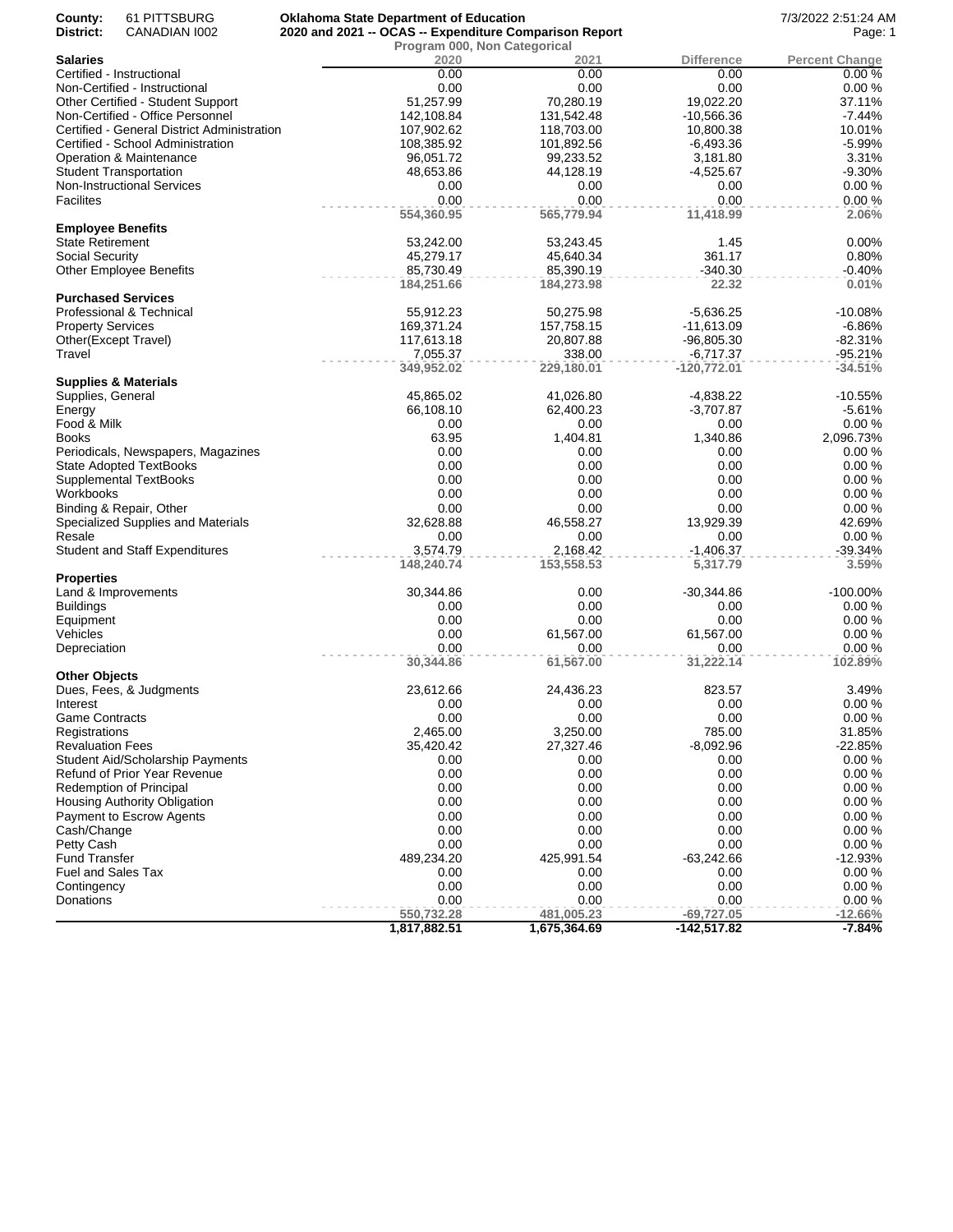| County:<br>District:<br>2020 and 2021 -- OCAS -- Expenditure Comparison Report<br>CANADIAN 1002<br>Program 100 & 270's, Regular Programs<br><b>Salaries</b><br>2020<br>2021<br><b>Difference</b><br>Certified - Instructional<br>1,104,635.01<br>1,141,377.42<br>36,742.41<br>54,839.35<br>53,875.46<br>$-963.89$<br>Non-Certified - Instructional<br>6,264.00<br>$-6,264.00$<br>Other Certified - Student Support<br>0.00<br>Non-Certified - Office Personnel<br>533.33<br>0.00<br>533.33<br>Certified - General District Administration<br>0.00<br>0.00<br>0.00<br>Certified - School Administration<br>0.00<br>0.00<br>0.00<br>Operation & Maintenance<br>0.00<br>0.00<br>0.00<br>0.00<br>0.00<br>0.00<br><b>Student Transportation</b><br>0.00<br><b>Non-Instructional Services</b><br>0.00<br>0.00<br><b>Facilites</b><br>0.00<br>0.00<br>0.00<br>1,165,738.36<br>1,195,786.21<br>30,047.85<br><b>Employee Benefits</b><br><b>State Retirement</b><br>120,340.96<br>230.35<br>120,571.31<br>Social Security<br>483.73<br>86,089.59<br>86,573.32<br>12,670.23<br><b>Other Employee Benefits</b><br>160,169.50<br>172,839.73<br>366,600.05<br>379,984.36<br>13,384.31<br><b>Purchased Services</b><br>Professional & Technical<br>450.00<br>0.00<br>$-450.00$<br><b>Property Services</b><br>0.00<br>1,246.61<br>1,246.61<br>0.00<br>3,500.00<br>Other(Except Travel)<br>3,500.00<br>Travel<br>0.00<br>0.00<br>0.00<br>450.00<br>4,746.61<br>4,296.61<br><b>Supplies &amp; Materials</b><br>3,397.74<br>8,397.57<br>Supplies, General<br>4,999.83<br>0.00<br>0.00<br>0.00<br>Energy<br>Food & Milk<br>0.00<br>0.00<br>0.00<br><b>Books</b><br>3,056.81<br>1,515.76<br>$-1,541.05$<br>0.00<br>Periodicals, Newspapers, Magazines<br>0.00<br>0.00<br><b>State Adopted TextBooks</b><br>0.00<br>0.00<br>0.00<br>0.00<br>0.00<br>0.00<br>Supplemental TextBooks<br>2,840.89<br>0.00<br>$-2,840.89$<br>Workbooks<br>Binding & Repair, Other<br>0.00<br>0.00<br>0.00<br>51,579.73<br>80,586.57<br>29,006.84<br>Specialized Supplies and Materials<br>Resale<br>0.00<br>0.00<br>0.00<br>10,519.41<br>4,019.55<br>$-6,499.86$<br><b>Student and Staff Expenditures</b><br>71,394.58<br>94,519.45<br>23,124.87<br><b>Properties</b><br>0.00<br>0.00<br>0.00<br>Land & Improvements<br>0.00<br>0.00<br>0.00<br><b>Buildings</b><br>0.00<br>11,362.14<br>11,362.14<br>Equipment<br>0.00<br>0.00<br>0.00<br>Vehicles<br>0.00<br>0.00<br>0.00<br>Depreciation<br>0.00<br>11,362.14<br>11,362.14<br><b>Other Objects</b><br>125.00<br>863.00<br>Dues, Fees, & Judgments<br>738.00 | Page: 2<br><b>Percent Change</b><br>3.33%<br>$-1.76%$<br>$-100.00\%$<br>0.00%<br>0.00%<br>0.00%<br>0.00%<br>0.00%<br>0.00%<br>0.00%<br>2.58%<br>0.19%<br>0.56%<br>7.91% |
|------------------------------------------------------------------------------------------------------------------------------------------------------------------------------------------------------------------------------------------------------------------------------------------------------------------------------------------------------------------------------------------------------------------------------------------------------------------------------------------------------------------------------------------------------------------------------------------------------------------------------------------------------------------------------------------------------------------------------------------------------------------------------------------------------------------------------------------------------------------------------------------------------------------------------------------------------------------------------------------------------------------------------------------------------------------------------------------------------------------------------------------------------------------------------------------------------------------------------------------------------------------------------------------------------------------------------------------------------------------------------------------------------------------------------------------------------------------------------------------------------------------------------------------------------------------------------------------------------------------------------------------------------------------------------------------------------------------------------------------------------------------------------------------------------------------------------------------------------------------------------------------------------------------------------------------------------------------------------------------------------------------------------------------------------------------------------------------------------------------------------------------------------------------------------------------------------------------------------------------------------------------------------------------------------------------------------------------------------------------------------------------------------------------------------------------------------------------------------------------------------------------------------------------------------------------------|-------------------------------------------------------------------------------------------------------------------------------------------------------------------------|
|                                                                                                                                                                                                                                                                                                                                                                                                                                                                                                                                                                                                                                                                                                                                                                                                                                                                                                                                                                                                                                                                                                                                                                                                                                                                                                                                                                                                                                                                                                                                                                                                                                                                                                                                                                                                                                                                                                                                                                                                                                                                                                                                                                                                                                                                                                                                                                                                                                                                                                                                                                        |                                                                                                                                                                         |
|                                                                                                                                                                                                                                                                                                                                                                                                                                                                                                                                                                                                                                                                                                                                                                                                                                                                                                                                                                                                                                                                                                                                                                                                                                                                                                                                                                                                                                                                                                                                                                                                                                                                                                                                                                                                                                                                                                                                                                                                                                                                                                                                                                                                                                                                                                                                                                                                                                                                                                                                                                        |                                                                                                                                                                         |
|                                                                                                                                                                                                                                                                                                                                                                                                                                                                                                                                                                                                                                                                                                                                                                                                                                                                                                                                                                                                                                                                                                                                                                                                                                                                                                                                                                                                                                                                                                                                                                                                                                                                                                                                                                                                                                                                                                                                                                                                                                                                                                                                                                                                                                                                                                                                                                                                                                                                                                                                                                        |                                                                                                                                                                         |
|                                                                                                                                                                                                                                                                                                                                                                                                                                                                                                                                                                                                                                                                                                                                                                                                                                                                                                                                                                                                                                                                                                                                                                                                                                                                                                                                                                                                                                                                                                                                                                                                                                                                                                                                                                                                                                                                                                                                                                                                                                                                                                                                                                                                                                                                                                                                                                                                                                                                                                                                                                        |                                                                                                                                                                         |
|                                                                                                                                                                                                                                                                                                                                                                                                                                                                                                                                                                                                                                                                                                                                                                                                                                                                                                                                                                                                                                                                                                                                                                                                                                                                                                                                                                                                                                                                                                                                                                                                                                                                                                                                                                                                                                                                                                                                                                                                                                                                                                                                                                                                                                                                                                                                                                                                                                                                                                                                                                        |                                                                                                                                                                         |
|                                                                                                                                                                                                                                                                                                                                                                                                                                                                                                                                                                                                                                                                                                                                                                                                                                                                                                                                                                                                                                                                                                                                                                                                                                                                                                                                                                                                                                                                                                                                                                                                                                                                                                                                                                                                                                                                                                                                                                                                                                                                                                                                                                                                                                                                                                                                                                                                                                                                                                                                                                        |                                                                                                                                                                         |
|                                                                                                                                                                                                                                                                                                                                                                                                                                                                                                                                                                                                                                                                                                                                                                                                                                                                                                                                                                                                                                                                                                                                                                                                                                                                                                                                                                                                                                                                                                                                                                                                                                                                                                                                                                                                                                                                                                                                                                                                                                                                                                                                                                                                                                                                                                                                                                                                                                                                                                                                                                        |                                                                                                                                                                         |
|                                                                                                                                                                                                                                                                                                                                                                                                                                                                                                                                                                                                                                                                                                                                                                                                                                                                                                                                                                                                                                                                                                                                                                                                                                                                                                                                                                                                                                                                                                                                                                                                                                                                                                                                                                                                                                                                                                                                                                                                                                                                                                                                                                                                                                                                                                                                                                                                                                                                                                                                                                        |                                                                                                                                                                         |
|                                                                                                                                                                                                                                                                                                                                                                                                                                                                                                                                                                                                                                                                                                                                                                                                                                                                                                                                                                                                                                                                                                                                                                                                                                                                                                                                                                                                                                                                                                                                                                                                                                                                                                                                                                                                                                                                                                                                                                                                                                                                                                                                                                                                                                                                                                                                                                                                                                                                                                                                                                        |                                                                                                                                                                         |
|                                                                                                                                                                                                                                                                                                                                                                                                                                                                                                                                                                                                                                                                                                                                                                                                                                                                                                                                                                                                                                                                                                                                                                                                                                                                                                                                                                                                                                                                                                                                                                                                                                                                                                                                                                                                                                                                                                                                                                                                                                                                                                                                                                                                                                                                                                                                                                                                                                                                                                                                                                        |                                                                                                                                                                         |
|                                                                                                                                                                                                                                                                                                                                                                                                                                                                                                                                                                                                                                                                                                                                                                                                                                                                                                                                                                                                                                                                                                                                                                                                                                                                                                                                                                                                                                                                                                                                                                                                                                                                                                                                                                                                                                                                                                                                                                                                                                                                                                                                                                                                                                                                                                                                                                                                                                                                                                                                                                        |                                                                                                                                                                         |
|                                                                                                                                                                                                                                                                                                                                                                                                                                                                                                                                                                                                                                                                                                                                                                                                                                                                                                                                                                                                                                                                                                                                                                                                                                                                                                                                                                                                                                                                                                                                                                                                                                                                                                                                                                                                                                                                                                                                                                                                                                                                                                                                                                                                                                                                                                                                                                                                                                                                                                                                                                        |                                                                                                                                                                         |
|                                                                                                                                                                                                                                                                                                                                                                                                                                                                                                                                                                                                                                                                                                                                                                                                                                                                                                                                                                                                                                                                                                                                                                                                                                                                                                                                                                                                                                                                                                                                                                                                                                                                                                                                                                                                                                                                                                                                                                                                                                                                                                                                                                                                                                                                                                                                                                                                                                                                                                                                                                        |                                                                                                                                                                         |
|                                                                                                                                                                                                                                                                                                                                                                                                                                                                                                                                                                                                                                                                                                                                                                                                                                                                                                                                                                                                                                                                                                                                                                                                                                                                                                                                                                                                                                                                                                                                                                                                                                                                                                                                                                                                                                                                                                                                                                                                                                                                                                                                                                                                                                                                                                                                                                                                                                                                                                                                                                        |                                                                                                                                                                         |
|                                                                                                                                                                                                                                                                                                                                                                                                                                                                                                                                                                                                                                                                                                                                                                                                                                                                                                                                                                                                                                                                                                                                                                                                                                                                                                                                                                                                                                                                                                                                                                                                                                                                                                                                                                                                                                                                                                                                                                                                                                                                                                                                                                                                                                                                                                                                                                                                                                                                                                                                                                        |                                                                                                                                                                         |
|                                                                                                                                                                                                                                                                                                                                                                                                                                                                                                                                                                                                                                                                                                                                                                                                                                                                                                                                                                                                                                                                                                                                                                                                                                                                                                                                                                                                                                                                                                                                                                                                                                                                                                                                                                                                                                                                                                                                                                                                                                                                                                                                                                                                                                                                                                                                                                                                                                                                                                                                                                        |                                                                                                                                                                         |
|                                                                                                                                                                                                                                                                                                                                                                                                                                                                                                                                                                                                                                                                                                                                                                                                                                                                                                                                                                                                                                                                                                                                                                                                                                                                                                                                                                                                                                                                                                                                                                                                                                                                                                                                                                                                                                                                                                                                                                                                                                                                                                                                                                                                                                                                                                                                                                                                                                                                                                                                                                        |                                                                                                                                                                         |
|                                                                                                                                                                                                                                                                                                                                                                                                                                                                                                                                                                                                                                                                                                                                                                                                                                                                                                                                                                                                                                                                                                                                                                                                                                                                                                                                                                                                                                                                                                                                                                                                                                                                                                                                                                                                                                                                                                                                                                                                                                                                                                                                                                                                                                                                                                                                                                                                                                                                                                                                                                        |                                                                                                                                                                         |
|                                                                                                                                                                                                                                                                                                                                                                                                                                                                                                                                                                                                                                                                                                                                                                                                                                                                                                                                                                                                                                                                                                                                                                                                                                                                                                                                                                                                                                                                                                                                                                                                                                                                                                                                                                                                                                                                                                                                                                                                                                                                                                                                                                                                                                                                                                                                                                                                                                                                                                                                                                        | 3.65%                                                                                                                                                                   |
|                                                                                                                                                                                                                                                                                                                                                                                                                                                                                                                                                                                                                                                                                                                                                                                                                                                                                                                                                                                                                                                                                                                                                                                                                                                                                                                                                                                                                                                                                                                                                                                                                                                                                                                                                                                                                                                                                                                                                                                                                                                                                                                                                                                                                                                                                                                                                                                                                                                                                                                                                                        |                                                                                                                                                                         |
|                                                                                                                                                                                                                                                                                                                                                                                                                                                                                                                                                                                                                                                                                                                                                                                                                                                                                                                                                                                                                                                                                                                                                                                                                                                                                                                                                                                                                                                                                                                                                                                                                                                                                                                                                                                                                                                                                                                                                                                                                                                                                                                                                                                                                                                                                                                                                                                                                                                                                                                                                                        | -100.00%                                                                                                                                                                |
|                                                                                                                                                                                                                                                                                                                                                                                                                                                                                                                                                                                                                                                                                                                                                                                                                                                                                                                                                                                                                                                                                                                                                                                                                                                                                                                                                                                                                                                                                                                                                                                                                                                                                                                                                                                                                                                                                                                                                                                                                                                                                                                                                                                                                                                                                                                                                                                                                                                                                                                                                                        | 0.00%                                                                                                                                                                   |
|                                                                                                                                                                                                                                                                                                                                                                                                                                                                                                                                                                                                                                                                                                                                                                                                                                                                                                                                                                                                                                                                                                                                                                                                                                                                                                                                                                                                                                                                                                                                                                                                                                                                                                                                                                                                                                                                                                                                                                                                                                                                                                                                                                                                                                                                                                                                                                                                                                                                                                                                                                        | 0.00%                                                                                                                                                                   |
|                                                                                                                                                                                                                                                                                                                                                                                                                                                                                                                                                                                                                                                                                                                                                                                                                                                                                                                                                                                                                                                                                                                                                                                                                                                                                                                                                                                                                                                                                                                                                                                                                                                                                                                                                                                                                                                                                                                                                                                                                                                                                                                                                                                                                                                                                                                                                                                                                                                                                                                                                                        | 0.00%                                                                                                                                                                   |
|                                                                                                                                                                                                                                                                                                                                                                                                                                                                                                                                                                                                                                                                                                                                                                                                                                                                                                                                                                                                                                                                                                                                                                                                                                                                                                                                                                                                                                                                                                                                                                                                                                                                                                                                                                                                                                                                                                                                                                                                                                                                                                                                                                                                                                                                                                                                                                                                                                                                                                                                                                        |                                                                                                                                                                         |
|                                                                                                                                                                                                                                                                                                                                                                                                                                                                                                                                                                                                                                                                                                                                                                                                                                                                                                                                                                                                                                                                                                                                                                                                                                                                                                                                                                                                                                                                                                                                                                                                                                                                                                                                                                                                                                                                                                                                                                                                                                                                                                                                                                                                                                                                                                                                                                                                                                                                                                                                                                        | 954.80%                                                                                                                                                                 |
|                                                                                                                                                                                                                                                                                                                                                                                                                                                                                                                                                                                                                                                                                                                                                                                                                                                                                                                                                                                                                                                                                                                                                                                                                                                                                                                                                                                                                                                                                                                                                                                                                                                                                                                                                                                                                                                                                                                                                                                                                                                                                                                                                                                                                                                                                                                                                                                                                                                                                                                                                                        |                                                                                                                                                                         |
|                                                                                                                                                                                                                                                                                                                                                                                                                                                                                                                                                                                                                                                                                                                                                                                                                                                                                                                                                                                                                                                                                                                                                                                                                                                                                                                                                                                                                                                                                                                                                                                                                                                                                                                                                                                                                                                                                                                                                                                                                                                                                                                                                                                                                                                                                                                                                                                                                                                                                                                                                                        | 147.15%                                                                                                                                                                 |
|                                                                                                                                                                                                                                                                                                                                                                                                                                                                                                                                                                                                                                                                                                                                                                                                                                                                                                                                                                                                                                                                                                                                                                                                                                                                                                                                                                                                                                                                                                                                                                                                                                                                                                                                                                                                                                                                                                                                                                                                                                                                                                                                                                                                                                                                                                                                                                                                                                                                                                                                                                        | 0.00%                                                                                                                                                                   |
|                                                                                                                                                                                                                                                                                                                                                                                                                                                                                                                                                                                                                                                                                                                                                                                                                                                                                                                                                                                                                                                                                                                                                                                                                                                                                                                                                                                                                                                                                                                                                                                                                                                                                                                                                                                                                                                                                                                                                                                                                                                                                                                                                                                                                                                                                                                                                                                                                                                                                                                                                                        | 0.00%                                                                                                                                                                   |
|                                                                                                                                                                                                                                                                                                                                                                                                                                                                                                                                                                                                                                                                                                                                                                                                                                                                                                                                                                                                                                                                                                                                                                                                                                                                                                                                                                                                                                                                                                                                                                                                                                                                                                                                                                                                                                                                                                                                                                                                                                                                                                                                                                                                                                                                                                                                                                                                                                                                                                                                                                        | $-50.41%$                                                                                                                                                               |
|                                                                                                                                                                                                                                                                                                                                                                                                                                                                                                                                                                                                                                                                                                                                                                                                                                                                                                                                                                                                                                                                                                                                                                                                                                                                                                                                                                                                                                                                                                                                                                                                                                                                                                                                                                                                                                                                                                                                                                                                                                                                                                                                                                                                                                                                                                                                                                                                                                                                                                                                                                        | 0.00%                                                                                                                                                                   |
|                                                                                                                                                                                                                                                                                                                                                                                                                                                                                                                                                                                                                                                                                                                                                                                                                                                                                                                                                                                                                                                                                                                                                                                                                                                                                                                                                                                                                                                                                                                                                                                                                                                                                                                                                                                                                                                                                                                                                                                                                                                                                                                                                                                                                                                                                                                                                                                                                                                                                                                                                                        | 0.00%                                                                                                                                                                   |
|                                                                                                                                                                                                                                                                                                                                                                                                                                                                                                                                                                                                                                                                                                                                                                                                                                                                                                                                                                                                                                                                                                                                                                                                                                                                                                                                                                                                                                                                                                                                                                                                                                                                                                                                                                                                                                                                                                                                                                                                                                                                                                                                                                                                                                                                                                                                                                                                                                                                                                                                                                        | 0.00%                                                                                                                                                                   |
|                                                                                                                                                                                                                                                                                                                                                                                                                                                                                                                                                                                                                                                                                                                                                                                                                                                                                                                                                                                                                                                                                                                                                                                                                                                                                                                                                                                                                                                                                                                                                                                                                                                                                                                                                                                                                                                                                                                                                                                                                                                                                                                                                                                                                                                                                                                                                                                                                                                                                                                                                                        | $-100.00\%$                                                                                                                                                             |
|                                                                                                                                                                                                                                                                                                                                                                                                                                                                                                                                                                                                                                                                                                                                                                                                                                                                                                                                                                                                                                                                                                                                                                                                                                                                                                                                                                                                                                                                                                                                                                                                                                                                                                                                                                                                                                                                                                                                                                                                                                                                                                                                                                                                                                                                                                                                                                                                                                                                                                                                                                        | 0.00%                                                                                                                                                                   |
|                                                                                                                                                                                                                                                                                                                                                                                                                                                                                                                                                                                                                                                                                                                                                                                                                                                                                                                                                                                                                                                                                                                                                                                                                                                                                                                                                                                                                                                                                                                                                                                                                                                                                                                                                                                                                                                                                                                                                                                                                                                                                                                                                                                                                                                                                                                                                                                                                                                                                                                                                                        | 56.24%                                                                                                                                                                  |
|                                                                                                                                                                                                                                                                                                                                                                                                                                                                                                                                                                                                                                                                                                                                                                                                                                                                                                                                                                                                                                                                                                                                                                                                                                                                                                                                                                                                                                                                                                                                                                                                                                                                                                                                                                                                                                                                                                                                                                                                                                                                                                                                                                                                                                                                                                                                                                                                                                                                                                                                                                        | 0.00%                                                                                                                                                                   |
|                                                                                                                                                                                                                                                                                                                                                                                                                                                                                                                                                                                                                                                                                                                                                                                                                                                                                                                                                                                                                                                                                                                                                                                                                                                                                                                                                                                                                                                                                                                                                                                                                                                                                                                                                                                                                                                                                                                                                                                                                                                                                                                                                                                                                                                                                                                                                                                                                                                                                                                                                                        | $-61.79%$                                                                                                                                                               |
|                                                                                                                                                                                                                                                                                                                                                                                                                                                                                                                                                                                                                                                                                                                                                                                                                                                                                                                                                                                                                                                                                                                                                                                                                                                                                                                                                                                                                                                                                                                                                                                                                                                                                                                                                                                                                                                                                                                                                                                                                                                                                                                                                                                                                                                                                                                                                                                                                                                                                                                                                                        | 32.39%                                                                                                                                                                  |
|                                                                                                                                                                                                                                                                                                                                                                                                                                                                                                                                                                                                                                                                                                                                                                                                                                                                                                                                                                                                                                                                                                                                                                                                                                                                                                                                                                                                                                                                                                                                                                                                                                                                                                                                                                                                                                                                                                                                                                                                                                                                                                                                                                                                                                                                                                                                                                                                                                                                                                                                                                        |                                                                                                                                                                         |
|                                                                                                                                                                                                                                                                                                                                                                                                                                                                                                                                                                                                                                                                                                                                                                                                                                                                                                                                                                                                                                                                                                                                                                                                                                                                                                                                                                                                                                                                                                                                                                                                                                                                                                                                                                                                                                                                                                                                                                                                                                                                                                                                                                                                                                                                                                                                                                                                                                                                                                                                                                        | 0.00%                                                                                                                                                                   |
|                                                                                                                                                                                                                                                                                                                                                                                                                                                                                                                                                                                                                                                                                                                                                                                                                                                                                                                                                                                                                                                                                                                                                                                                                                                                                                                                                                                                                                                                                                                                                                                                                                                                                                                                                                                                                                                                                                                                                                                                                                                                                                                                                                                                                                                                                                                                                                                                                                                                                                                                                                        | 0.00%                                                                                                                                                                   |
|                                                                                                                                                                                                                                                                                                                                                                                                                                                                                                                                                                                                                                                                                                                                                                                                                                                                                                                                                                                                                                                                                                                                                                                                                                                                                                                                                                                                                                                                                                                                                                                                                                                                                                                                                                                                                                                                                                                                                                                                                                                                                                                                                                                                                                                                                                                                                                                                                                                                                                                                                                        | 0.00%                                                                                                                                                                   |
|                                                                                                                                                                                                                                                                                                                                                                                                                                                                                                                                                                                                                                                                                                                                                                                                                                                                                                                                                                                                                                                                                                                                                                                                                                                                                                                                                                                                                                                                                                                                                                                                                                                                                                                                                                                                                                                                                                                                                                                                                                                                                                                                                                                                                                                                                                                                                                                                                                                                                                                                                                        | 0.00%                                                                                                                                                                   |
|                                                                                                                                                                                                                                                                                                                                                                                                                                                                                                                                                                                                                                                                                                                                                                                                                                                                                                                                                                                                                                                                                                                                                                                                                                                                                                                                                                                                                                                                                                                                                                                                                                                                                                                                                                                                                                                                                                                                                                                                                                                                                                                                                                                                                                                                                                                                                                                                                                                                                                                                                                        | 0.00%                                                                                                                                                                   |
|                                                                                                                                                                                                                                                                                                                                                                                                                                                                                                                                                                                                                                                                                                                                                                                                                                                                                                                                                                                                                                                                                                                                                                                                                                                                                                                                                                                                                                                                                                                                                                                                                                                                                                                                                                                                                                                                                                                                                                                                                                                                                                                                                                                                                                                                                                                                                                                                                                                                                                                                                                        | 0.00%                                                                                                                                                                   |
|                                                                                                                                                                                                                                                                                                                                                                                                                                                                                                                                                                                                                                                                                                                                                                                                                                                                                                                                                                                                                                                                                                                                                                                                                                                                                                                                                                                                                                                                                                                                                                                                                                                                                                                                                                                                                                                                                                                                                                                                                                                                                                                                                                                                                                                                                                                                                                                                                                                                                                                                                                        |                                                                                                                                                                         |
|                                                                                                                                                                                                                                                                                                                                                                                                                                                                                                                                                                                                                                                                                                                                                                                                                                                                                                                                                                                                                                                                                                                                                                                                                                                                                                                                                                                                                                                                                                                                                                                                                                                                                                                                                                                                                                                                                                                                                                                                                                                                                                                                                                                                                                                                                                                                                                                                                                                                                                                                                                        | 590.40%                                                                                                                                                                 |
| 0.00<br>0.00<br>0.00<br>Interest                                                                                                                                                                                                                                                                                                                                                                                                                                                                                                                                                                                                                                                                                                                                                                                                                                                                                                                                                                                                                                                                                                                                                                                                                                                                                                                                                                                                                                                                                                                                                                                                                                                                                                                                                                                                                                                                                                                                                                                                                                                                                                                                                                                                                                                                                                                                                                                                                                                                                                                                       | 0.00%                                                                                                                                                                   |
| 0.00<br><b>Game Contracts</b><br>0.00<br>0.00                                                                                                                                                                                                                                                                                                                                                                                                                                                                                                                                                                                                                                                                                                                                                                                                                                                                                                                                                                                                                                                                                                                                                                                                                                                                                                                                                                                                                                                                                                                                                                                                                                                                                                                                                                                                                                                                                                                                                                                                                                                                                                                                                                                                                                                                                                                                                                                                                                                                                                                          | 0.00%                                                                                                                                                                   |
| 0.00<br>0.00<br>0.00<br>Registrations                                                                                                                                                                                                                                                                                                                                                                                                                                                                                                                                                                                                                                                                                                                                                                                                                                                                                                                                                                                                                                                                                                                                                                                                                                                                                                                                                                                                                                                                                                                                                                                                                                                                                                                                                                                                                                                                                                                                                                                                                                                                                                                                                                                                                                                                                                                                                                                                                                                                                                                                  | 0.00%                                                                                                                                                                   |
| 0.00<br>0.00<br>0.00<br><b>Revaluation Fees</b>                                                                                                                                                                                                                                                                                                                                                                                                                                                                                                                                                                                                                                                                                                                                                                                                                                                                                                                                                                                                                                                                                                                                                                                                                                                                                                                                                                                                                                                                                                                                                                                                                                                                                                                                                                                                                                                                                                                                                                                                                                                                                                                                                                                                                                                                                                                                                                                                                                                                                                                        | 0.00%                                                                                                                                                                   |
| Student Aid/Scholarship Payments<br>0.00<br>0.00<br>0.00                                                                                                                                                                                                                                                                                                                                                                                                                                                                                                                                                                                                                                                                                                                                                                                                                                                                                                                                                                                                                                                                                                                                                                                                                                                                                                                                                                                                                                                                                                                                                                                                                                                                                                                                                                                                                                                                                                                                                                                                                                                                                                                                                                                                                                                                                                                                                                                                                                                                                                               | 0.00%                                                                                                                                                                   |
| 0.00<br>Refund of Prior Year Revenue<br>0.00<br>0.00                                                                                                                                                                                                                                                                                                                                                                                                                                                                                                                                                                                                                                                                                                                                                                                                                                                                                                                                                                                                                                                                                                                                                                                                                                                                                                                                                                                                                                                                                                                                                                                                                                                                                                                                                                                                                                                                                                                                                                                                                                                                                                                                                                                                                                                                                                                                                                                                                                                                                                                   | 0.00%                                                                                                                                                                   |
|                                                                                                                                                                                                                                                                                                                                                                                                                                                                                                                                                                                                                                                                                                                                                                                                                                                                                                                                                                                                                                                                                                                                                                                                                                                                                                                                                                                                                                                                                                                                                                                                                                                                                                                                                                                                                                                                                                                                                                                                                                                                                                                                                                                                                                                                                                                                                                                                                                                                                                                                                                        |                                                                                                                                                                         |
| <b>Redemption of Principal</b><br>0.00<br>0.00<br>0.00                                                                                                                                                                                                                                                                                                                                                                                                                                                                                                                                                                                                                                                                                                                                                                                                                                                                                                                                                                                                                                                                                                                                                                                                                                                                                                                                                                                                                                                                                                                                                                                                                                                                                                                                                                                                                                                                                                                                                                                                                                                                                                                                                                                                                                                                                                                                                                                                                                                                                                                 | 0.00%                                                                                                                                                                   |
| 0.00<br>Housing Authority Obligation<br>0.00<br>0.00                                                                                                                                                                                                                                                                                                                                                                                                                                                                                                                                                                                                                                                                                                                                                                                                                                                                                                                                                                                                                                                                                                                                                                                                                                                                                                                                                                                                                                                                                                                                                                                                                                                                                                                                                                                                                                                                                                                                                                                                                                                                                                                                                                                                                                                                                                                                                                                                                                                                                                                   | 0.00%                                                                                                                                                                   |
| 0.00<br>0.00<br>0.00<br>Payment to Escrow Agents                                                                                                                                                                                                                                                                                                                                                                                                                                                                                                                                                                                                                                                                                                                                                                                                                                                                                                                                                                                                                                                                                                                                                                                                                                                                                                                                                                                                                                                                                                                                                                                                                                                                                                                                                                                                                                                                                                                                                                                                                                                                                                                                                                                                                                                                                                                                                                                                                                                                                                                       | 0.00%                                                                                                                                                                   |
| 0.00<br>Cash/Change<br>0.00<br>0.00                                                                                                                                                                                                                                                                                                                                                                                                                                                                                                                                                                                                                                                                                                                                                                                                                                                                                                                                                                                                                                                                                                                                                                                                                                                                                                                                                                                                                                                                                                                                                                                                                                                                                                                                                                                                                                                                                                                                                                                                                                                                                                                                                                                                                                                                                                                                                                                                                                                                                                                                    | 0.00%                                                                                                                                                                   |
| Petty Cash<br>0.00<br>0.00<br>0.00                                                                                                                                                                                                                                                                                                                                                                                                                                                                                                                                                                                                                                                                                                                                                                                                                                                                                                                                                                                                                                                                                                                                                                                                                                                                                                                                                                                                                                                                                                                                                                                                                                                                                                                                                                                                                                                                                                                                                                                                                                                                                                                                                                                                                                                                                                                                                                                                                                                                                                                                     | 0.00%                                                                                                                                                                   |
| <b>Fund Transfer</b><br>0.00<br>0.00<br>0.00                                                                                                                                                                                                                                                                                                                                                                                                                                                                                                                                                                                                                                                                                                                                                                                                                                                                                                                                                                                                                                                                                                                                                                                                                                                                                                                                                                                                                                                                                                                                                                                                                                                                                                                                                                                                                                                                                                                                                                                                                                                                                                                                                                                                                                                                                                                                                                                                                                                                                                                           | 0.00%                                                                                                                                                                   |
| <b>Fuel and Sales Tax</b><br>0.00<br>0.00<br>0.00                                                                                                                                                                                                                                                                                                                                                                                                                                                                                                                                                                                                                                                                                                                                                                                                                                                                                                                                                                                                                                                                                                                                                                                                                                                                                                                                                                                                                                                                                                                                                                                                                                                                                                                                                                                                                                                                                                                                                                                                                                                                                                                                                                                                                                                                                                                                                                                                                                                                                                                      | 0.00%                                                                                                                                                                   |
| 0.00<br>0.00<br>0.00<br>Contingency                                                                                                                                                                                                                                                                                                                                                                                                                                                                                                                                                                                                                                                                                                                                                                                                                                                                                                                                                                                                                                                                                                                                                                                                                                                                                                                                                                                                                                                                                                                                                                                                                                                                                                                                                                                                                                                                                                                                                                                                                                                                                                                                                                                                                                                                                                                                                                                                                                                                                                                                    | 0.00%                                                                                                                                                                   |
| 0.00<br>0.00<br>0.00<br>Donations                                                                                                                                                                                                                                                                                                                                                                                                                                                                                                                                                                                                                                                                                                                                                                                                                                                                                                                                                                                                                                                                                                                                                                                                                                                                                                                                                                                                                                                                                                                                                                                                                                                                                                                                                                                                                                                                                                                                                                                                                                                                                                                                                                                                                                                                                                                                                                                                                                                                                                                                      |                                                                                                                                                                         |
| 125.00<br>863.00<br>738.00                                                                                                                                                                                                                                                                                                                                                                                                                                                                                                                                                                                                                                                                                                                                                                                                                                                                                                                                                                                                                                                                                                                                                                                                                                                                                                                                                                                                                                                                                                                                                                                                                                                                                                                                                                                                                                                                                                                                                                                                                                                                                                                                                                                                                                                                                                                                                                                                                                                                                                                                             | 0.00%                                                                                                                                                                   |
| 1,604,307.99<br>1,687,261.77<br>82,953.78                                                                                                                                                                                                                                                                                                                                                                                                                                                                                                                                                                                                                                                                                                                                                                                                                                                                                                                                                                                                                                                                                                                                                                                                                                                                                                                                                                                                                                                                                                                                                                                                                                                                                                                                                                                                                                                                                                                                                                                                                                                                                                                                                                                                                                                                                                                                                                                                                                                                                                                              | 590.40%                                                                                                                                                                 |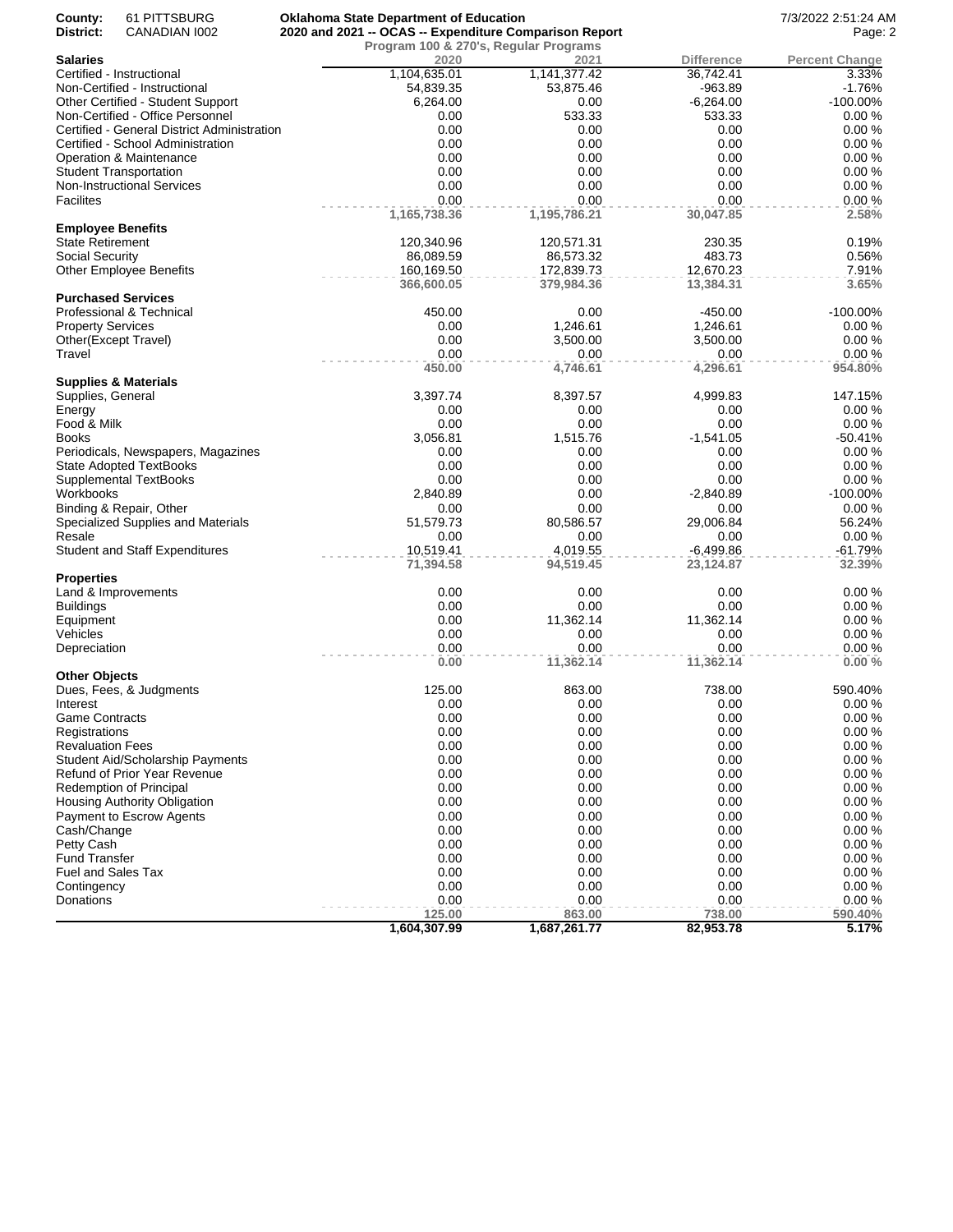| County:<br>District:            | 61 PITTSBURG<br>CANADIAN 1002               | <b>Oklahoma State Department of Education</b><br>2020 and 2021 -- OCAS -- Expenditure Comparison Report |            |                   | 7/3/2022 2:51:24 AM<br>Page: 3 |
|---------------------------------|---------------------------------------------|---------------------------------------------------------------------------------------------------------|------------|-------------------|--------------------------------|
|                                 |                                             | <b>Program 239 Special Education</b>                                                                    |            |                   |                                |
| <b>Salaries</b>                 |                                             | 2020                                                                                                    | 2021       | <b>Difference</b> | <b>Percent Change</b>          |
| Certified - Instructional       |                                             | 228,930.55                                                                                              | 126,298.93 | $-102,631.62$     | -44.83%                        |
|                                 | Non-Certified - Instructional               | 106,963.26                                                                                              | 104,569.22 | $-2,394.04$       | $-2.24%$                       |
|                                 | Other Certified - Student Support           | 23,628.00                                                                                               | 0.00       | $-23,628.00$      | -100.00%                       |
|                                 | Non-Certified - Office Personnel            | 0.00                                                                                                    | 0.00       | 0.00              | 0.00%                          |
|                                 | Certified - General District Administration | 0.00                                                                                                    | 0.00       | 0.00              | 0.00%                          |
|                                 | Certified - School Administration           | 0.00                                                                                                    | 37,400.00  | 37,400.00         | 0.00%                          |
|                                 | Operation & Maintenance                     | 0.00                                                                                                    | 0.00       | 0.00              | 0.00%                          |
| <b>Student Transportation</b>   |                                             | 0.00                                                                                                    | 6,870.00   | 6,870.00          | 0.00%                          |
|                                 | <b>Non-Instructional Services</b>           | 0.00                                                                                                    | 0.00       | 0.00              | 0.00%                          |
| Facilites                       |                                             | 0.00                                                                                                    | 0.00       | 0.00              | 0.00%                          |
|                                 |                                             | 359,521.81                                                                                              | 275,138.15 | -84,383.66        | $-23.47%$                      |
| <b>Employee Benefits</b>        |                                             |                                                                                                         |            |                   |                                |
| State Retirement                |                                             | 28,457.61                                                                                               | 21,474.95  | $-6,982.66$       | $-24.54%$                      |
| Social Security                 |                                             | 21,187.39                                                                                               | 17,184.55  | $-4,002.84$       | $-18.89%$                      |
| <b>Other Employee Benefits</b>  |                                             | 43,752.94                                                                                               | 33,180.23  | $-10,572.71$      | $-24.16%$                      |
|                                 |                                             | 93,397.94                                                                                               | 71,839.73  | -21,558.21        | $-23.08%$                      |
| <b>Purchased Services</b>       |                                             |                                                                                                         |            |                   |                                |
| Professional & Technical        |                                             | 33,124.56                                                                                               | 41,314.40  |                   |                                |
|                                 |                                             |                                                                                                         |            | 8,189.84          | 24.72%                         |
| <b>Property Services</b>        |                                             | 13,500.00                                                                                               | 15,400.00  | 1,900.00          | 14.07%                         |
| Other(Except Travel)            |                                             | 0.00                                                                                                    | 3,500.00   | 3,500.00          | 0.00%                          |
| Travel                          |                                             | 96.45                                                                                                   | 0.00       | -96.45            | $-100.00\%$                    |
|                                 |                                             | 46,721.01                                                                                               | 60,214.40  | 13,493.39         | 28.88%                         |
| <b>Supplies &amp; Materials</b> |                                             |                                                                                                         |            |                   |                                |
| Supplies, General               |                                             | 91.09                                                                                                   | 592.64     | 501.55            | 550.61%                        |
| Energy                          |                                             | 120.00                                                                                                  | 0.00       | $-120.00$         | -100.00%                       |
| Food & Milk                     |                                             | 0.00                                                                                                    | 0.00       | 0.00              | 0.00%                          |
| Books                           |                                             | 0.00                                                                                                    | 2,690.49   | 2,690.49          | 0.00%                          |
|                                 | Periodicals, Newspapers, Magazines          | 0.00                                                                                                    | 0.00       | 0.00              | 0.00%                          |
|                                 | State Adopted TextBooks                     | 0.00                                                                                                    | 0.00       | 0.00              | 0.00%                          |
| <b>Supplemental TextBooks</b>   |                                             | 0.00                                                                                                    | 0.00       | 0.00              | 0.00%                          |
| Workbooks                       |                                             | 340.87                                                                                                  | 0.00       | $-340.87$         | $-100.00\%$                    |
| Binding & Repair, Other         |                                             | 0.00                                                                                                    | 0.00       | 0.00              | 0.00%                          |
|                                 | Specialized Supplies and Materials          | 10,594.72                                                                                               | 24,725.28  | 14,130.56         | 133.37%                        |
| Resale                          |                                             | 0.00                                                                                                    | 0.00       | 0.00              | 0.00%                          |
|                                 | <b>Student and Staff Expenditures</b>       | 44.09                                                                                                   | 121.86     | 77.77             | 176.39%                        |
|                                 |                                             | 11,190.77                                                                                               | 28,130.27  | 16,939.50         | 151.37%                        |
| <b>Properties</b>               |                                             |                                                                                                         |            |                   |                                |
| Land & Improvements             |                                             | 0.00                                                                                                    | 0.00       | 0.00              | 0.00%                          |
| <b>Buildings</b>                |                                             | 0.00                                                                                                    | 0.00       | 0.00              | 0.00%                          |
| Equipment                       |                                             | 0.00                                                                                                    | 37,500.00  | 37,500.00         | 0.00%                          |
| Vehicles                        |                                             | 0.00                                                                                                    | 30,475.00  | 30,475.00         | 0.00%                          |
| Depreciation                    |                                             | 0.00                                                                                                    | 0.00       | 0.00              | 0.00%                          |
|                                 |                                             | 0.00                                                                                                    | 67,975.00  | 67,975.00         | 0.00%                          |
| <b>Other Objects</b>            |                                             |                                                                                                         |            |                   |                                |
|                                 | Dues, Fees, & Judgments                     | 110.00                                                                                                  | 0.00       | $-110.00$         | -100.00%                       |
| Interest                        |                                             | 0.00                                                                                                    | 0.00       | 0.00              | 0.00%                          |
| <b>Game Contracts</b>           |                                             | 0.00                                                                                                    | 0.00       | 0.00              | 0.00%                          |
| Registrations                   |                                             | 0.00                                                                                                    | 800.00     | 800.00            | 0.00%                          |
| <b>Revaluation Fees</b>         |                                             | 0.00                                                                                                    | 0.00       | 0.00              | 0.00%                          |
|                                 |                                             | 0.00                                                                                                    |            |                   | 0.00%                          |
|                                 | <b>Student Aid/Scholarship Payments</b>     |                                                                                                         | 0.00       | 0.00              |                                |
|                                 | <b>Refund of Prior Year Revenue</b>         | 0.00                                                                                                    | 0.00       | 0.00              | 0.00%                          |
| <b>Redemption of Principal</b>  |                                             | 0.00                                                                                                    | 0.00       | 0.00              | 0.00%                          |
|                                 | Housing Authority Obligation                | 0.00                                                                                                    | 0.00       | 0.00              | 0.00%                          |
|                                 | <b>Payment to Escrow Agents</b>             | 0.00                                                                                                    | 0.00       | 0.00              | 0.00%                          |
| Cash/Change                     |                                             | 0.00                                                                                                    | 0.00       | 0.00              | 0.00%                          |
| Petty Cash                      |                                             | 0.00                                                                                                    | 0.00       | 0.00              | 0.00%                          |
| Fund Transfer                   |                                             | 0.00                                                                                                    | 0.00       | 0.00              | 0.00%                          |
| <b>Fuel and Sales Tax</b>       |                                             | 0.00                                                                                                    | 0.00       | 0.00              | 0.00%                          |
| Contingency                     |                                             | 0.00                                                                                                    | 0.00       | 0.00              | 0.00%                          |
| Donations                       |                                             | 0.00                                                                                                    | 0.00       | 0.00              | 0.00%                          |
|                                 |                                             | 110.00                                                                                                  | 800.00     | 690.00            | 627.27%                        |
|                                 |                                             | 510,941.53                                                                                              | 504,097.55 | $-6,843.98$       | $-1.34%$                       |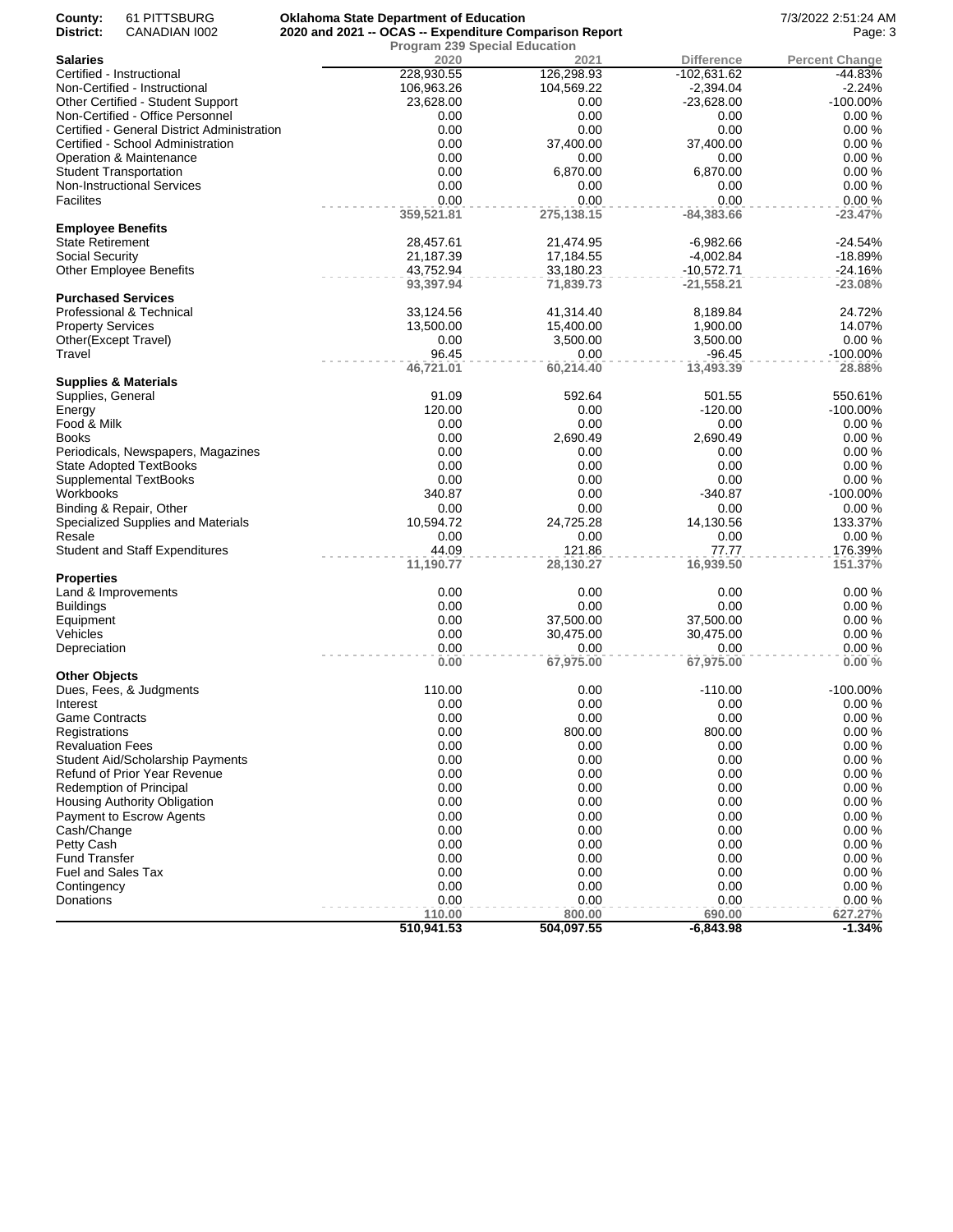| County:                   | 61 PITTSBURG                                | <b>Oklahoma State Department of Education</b>          |          |                   | 7/3/2022 2:51:24 AM   |
|---------------------------|---------------------------------------------|--------------------------------------------------------|----------|-------------------|-----------------------|
| District:                 | CANADIAN 1002                               | 2020 and 2021 -- OCAS -- Expenditure Comparison Report | Page: 4  |                   |                       |
|                           |                                             | Program 251, Gifted Program                            |          |                   |                       |
| Salaries                  |                                             | 2020                                                   | 2021     | <b>Difference</b> | <b>Percent Change</b> |
|                           | Certified - Instructional                   | 4,500.00                                               | 4,500.00 | 0.00              | 0.00%                 |
|                           | Non-Certified - Instructional               | 0.00                                                   | 250.00   | 250.00            | 0.00%                 |
|                           | Other Certified - Student Support           | 0.00                                                   | 0.00     | 0.00              | 0.00%                 |
|                           | Non-Certified - Office Personnel            | 0.00                                                   | 0.00     | 0.00              | 0.00%                 |
|                           | Certified - General District Administration | 0.00                                                   | 0.00     | 0.00              | 0.00%                 |
|                           | Certified - School Administration           | 0.00                                                   | 0.00     | 0.00              | 0.00%                 |
|                           | Operation & Maintenance                     | 0.00                                                   | 0.00     | 0.00              | 0.00%                 |
|                           | <b>Student Transportation</b>               | 0.00                                                   | 0.00     | 0.00              | 0.00%                 |
|                           | Non-Instructional Services                  | 0.00                                                   | 0.00     | 0.00              | 0.00%                 |
| Facilites                 |                                             | 0.00                                                   | 0.00     | 0.00              | 0.00%                 |
|                           |                                             | 4,500.00                                               | 4,750.00 | 250.00            | 5.56%                 |
| <b>Employee Benefits</b>  |                                             |                                                        |          |                   |                       |
| State Retirement          |                                             | 427.68                                                 | 451.38   | 23.70             | 5.54%                 |
| Social Security           |                                             | 344.16                                                 | 363.36   | 19.20             | 5.58%                 |
|                           | Other Employee Benefits                     | 50.34                                                  | 29.90    | -20.44            | $-40.60%$             |
|                           |                                             | 822.18                                                 | 844.64   | 22.46             | 2.73%                 |
| <b>Purchased Services</b> |                                             |                                                        |          |                   |                       |
|                           | Professional & Technical                    | 0.00                                                   | 0.00     | 0.00              | 0.00%                 |
| <b>Property Services</b>  |                                             | 0.00                                                   | 0.00     | 0.00              | 0.00%                 |
| Other(Except Travel)      |                                             | 0.00                                                   | 0.00     | 0.00              | 0.00%                 |
| Travel                    |                                             | 0.00                                                   | 0.00     | 0.00              | 0.00%                 |
|                           |                                             | 0.00                                                   | 0.00     | 0.00              | 0.00%                 |
|                           | Supplies & Materials                        |                                                        |          |                   |                       |
| Supplies, General         |                                             | 0.00                                                   | 0.00     | 0.00              | 0.00%                 |
| Energy                    |                                             | 0.00                                                   | 0.00     | 0.00              | 0.00%                 |
| Food & Milk               |                                             | 0.00                                                   | 0.00     | 0.00              | 0.00%                 |
| Books                     |                                             | 0.00                                                   | 0.00     | 0.00              | 0.00%                 |
|                           |                                             |                                                        |          |                   | 0.00%                 |
|                           | Periodicals, Newspapers, Magazines          | 0.00                                                   | 0.00     | 0.00              |                       |
|                           | <b>State Adopted TextBooks</b>              | 0.00                                                   | 0.00     | 0.00              | 0.00%                 |
|                           | Supplemental TextBooks                      | 0.00                                                   | 0.00     | 0.00              | 0.00%                 |
| Workbooks                 |                                             | 0.00                                                   | 0.00     | 0.00              | 0.00%                 |
|                           | Binding & Repair, Other                     | 0.00                                                   | 0.00     | 0.00              | 0.00%                 |
|                           | Specialized Supplies and Materials          | 0.00                                                   | 0.00     | 0.00              | 0.00%                 |
| Resale                    |                                             | 0.00                                                   | 0.00     | 0.00              | 0.00%                 |
|                           | <b>Student and Staff Expenditures</b>       | 0.00                                                   | 0.00     | 0.00              | 0.00%                 |
|                           |                                             | 0.00                                                   | 0.00     | 0.00              | 0.00%                 |
| Properties                |                                             |                                                        |          |                   |                       |
|                           | Land & Improvements                         | 0.00                                                   | 0.00     | 0.00              | 0.00%                 |
| <b>Buildings</b>          |                                             | 0.00                                                   | 0.00     | 0.00              | 0.00%                 |
| Equipment                 |                                             | 0.00                                                   | 0.00     | 0.00              | 0.00%                 |
| Vehicles                  |                                             | 0.00                                                   | 0.00     | 0.00              | 0.00%                 |
| Depreciation              |                                             | 0.00                                                   | 0.00     | 0.00              | 0.00%                 |
|                           |                                             | 0.00                                                   | 0.00     | 0.00              | 0.00%                 |
| Other Objects             |                                             |                                                        |          |                   |                       |
|                           | Dues, Fees, & Judgments                     | 0.00                                                   | 0.00     | 0.00              | 0.00%                 |
| Interest                  |                                             | 0.00                                                   | 0.00     | 0.00              | 0.00%                 |
| <b>Game Contracts</b>     |                                             | 0.00                                                   | 0.00     | 0.00              | 0.00%                 |
| Registrations             |                                             | 0.00                                                   | 0.00     | 0.00              | 0.00%                 |
| <b>Revaluation Fees</b>   |                                             | 0.00                                                   | 0.00     | 0.00              | 0.00%                 |
|                           | Student Aid/Scholarship Payments            | 0.00                                                   | 0.00     | 0.00              | 0.00%                 |
|                           |                                             | 0.00                                                   |          | 0.00              | 0.00%                 |
|                           | Refund of Prior Year Revenue                |                                                        | 0.00     |                   |                       |
|                           | Redemption of Principal                     | 0.00                                                   | 0.00     | 0.00              | 0.00%                 |
|                           | Housing Authority Obligation                | 0.00                                                   | 0.00     | 0.00              | 0.00%                 |
|                           | Payment to Escrow Agents                    | 0.00                                                   | 0.00     | 0.00              | 0.00%                 |
| Cash/Change               |                                             | 0.00                                                   | 0.00     | 0.00              | 0.00%                 |
| Petty Cash                |                                             | 0.00                                                   | 0.00     | 0.00              | 0.00%                 |
| <b>Fund Transfer</b>      |                                             | 0.00                                                   | 0.00     | 0.00              | 0.00%                 |
| Fuel and Sales Tax        |                                             | 0.00                                                   | 0.00     | 0.00              | 0.00%                 |
| Contingency               |                                             | 0.00                                                   | 0.00     | 0.00              | 0.00%                 |
| Donations                 |                                             | 0.00                                                   | 0.00     | 0.00              | 0.00%                 |
|                           |                                             | 0.00                                                   | 0.00     | 0.00              | 0.00%                 |
|                           |                                             | 5,322.18                                               | 5,594.64 | 272.46            | 5.12%                 |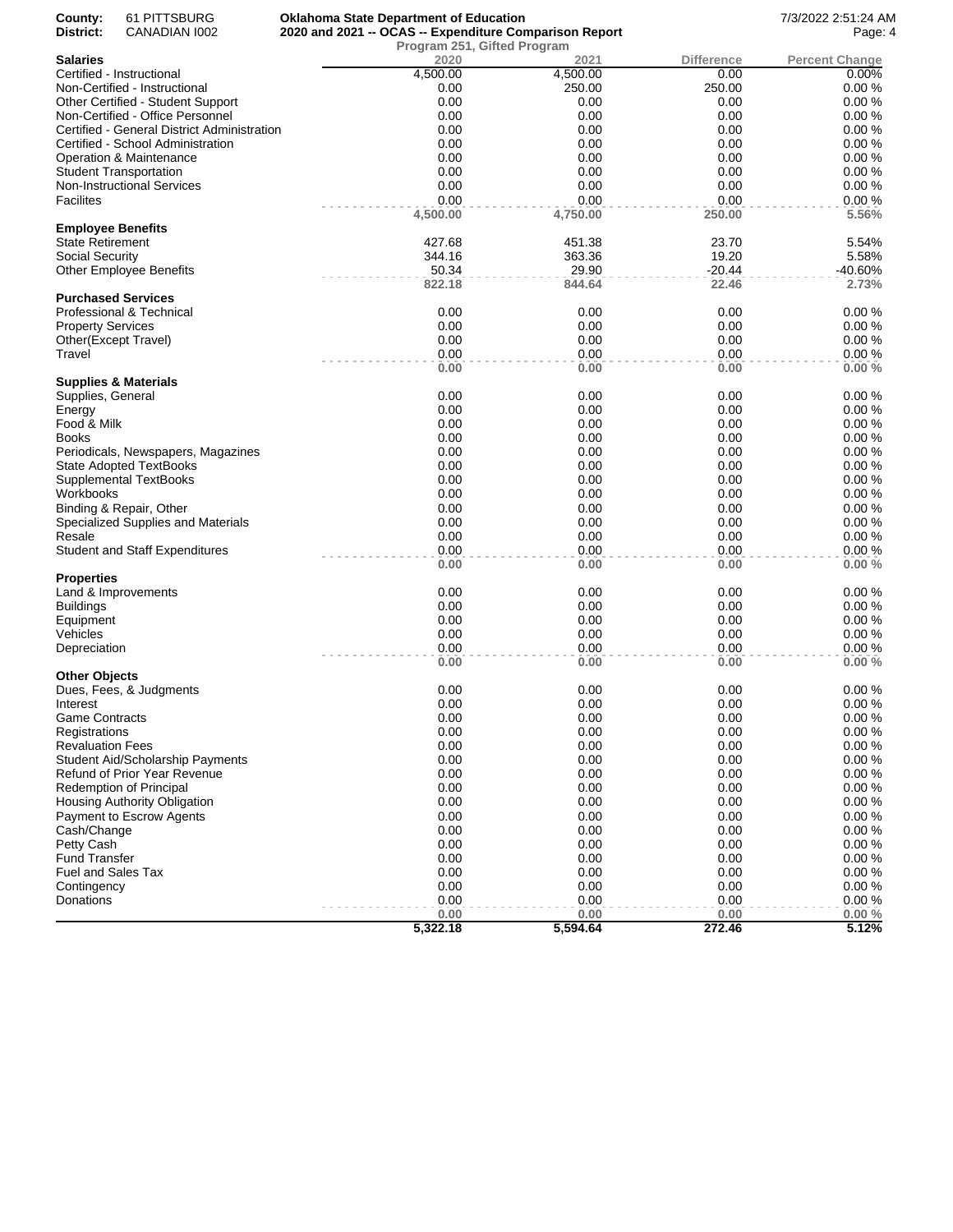| County:<br>District:     | 61 PITTSBURG<br>CANADIAN 1002               | <b>Oklahoma State Department of Education</b><br>2020 and 2021 -- OCAS -- Expenditure Comparison Report |              |              | 7/3/2022 2:51:24 AM<br>Page: 5 |
|--------------------------|---------------------------------------------|---------------------------------------------------------------------------------------------------------|--------------|--------------|--------------------------------|
|                          |                                             | <b>Program 252, Advanced Placement</b>                                                                  |              |              |                                |
| <b>Salaries</b>          |                                             | 2020                                                                                                    | 2021         | Difference   | <b>Percent Change</b>          |
|                          | Certified - Instructional                   | 0.00                                                                                                    | 0.00         | 0.00         | 0.00%                          |
|                          | Non-Certified - Instructional               | 0.00                                                                                                    | 0.00         | 0.00         | 0.00%                          |
|                          | Other Certified - Student Support           | 0.00                                                                                                    | 0.00         | 0.00         | 0.00%                          |
|                          | Non-Certified - Office Personnel            | 0.00                                                                                                    | 0.00         | 0.00         | 0.00%                          |
|                          | Certified - General District Administration | 0.00                                                                                                    | 0.00         | 0.00         | 0.00%                          |
|                          | Certified - School Administration           | 0.00                                                                                                    | 0.00         | 0.00         | 0.00%                          |
|                          | Operation & Maintenance                     | 0.00                                                                                                    | 0.00         | 0.00         | 0.00%                          |
|                          | <b>Student Transportation</b>               | 0.00                                                                                                    | 0.00         | 0.00         | 0.00%                          |
|                          | <b>Non-Instructional Services</b>           | 0.00                                                                                                    | 0.00         | 0.00         | 0.00%                          |
| Facilites                |                                             | 0.00<br>0.00                                                                                            | 0.00<br>0.00 | 0.00<br>0.00 | 0.00%<br>0.00%                 |
| <b>Employee Benefits</b> |                                             |                                                                                                         |              |              |                                |
| State Retirement         |                                             | 0.00                                                                                                    | 0.00         | 0.00         | 0.00%                          |
| Social Security          |                                             | 0.00                                                                                                    | 0.00         | 0.00         | 0.00%                          |
|                          | <b>Other Employee Benefits</b>              | 0.00                                                                                                    | 0.00         | 0.00         | 0.00%                          |
|                          |                                             | 0.00                                                                                                    | 0.00         | 0.00         | 0.00%                          |
|                          | <b>Purchased Services</b>                   |                                                                                                         |              |              |                                |
|                          | Professional & Technical                    | 0.00                                                                                                    | 0.00         | 0.00         | 0.00%                          |
| <b>Property Services</b> |                                             | 0.00                                                                                                    | 0.00         | 0.00         | 0.00%                          |
|                          | Other(Except Travel)                        | 0.00                                                                                                    | 0.00         | 0.00         | 0.00%                          |
| Travel                   |                                             | 0.00                                                                                                    | 0.00         | 0.00         | 0.00%                          |
|                          |                                             | 0.00                                                                                                    | 0.00         | 0.00         | 0.00%                          |
| Supplies, General        | Supplies & Materials                        | 0.00                                                                                                    | 0.00         | 0.00         | 0.00%                          |
| Energy                   |                                             | 0.00                                                                                                    | 0.00         | 0.00         | 0.00%                          |
| Food & Milk              |                                             | 0.00                                                                                                    | 0.00         | 0.00         | 0.00%                          |
| Books                    |                                             | 0.00                                                                                                    | 0.00         | 0.00         | 0.00%                          |
|                          | Periodicals, Newspapers, Magazines          | 0.00                                                                                                    | 0.00         | 0.00         | 0.00%                          |
|                          | State Adopted TextBooks                     | 0.00                                                                                                    | 0.00         | 0.00         | 0.00%                          |
|                          | <b>Supplemental TextBooks</b>               | 0.00                                                                                                    | 0.00         | 0.00         | 0.00%                          |
| Workbooks                |                                             | 0.00                                                                                                    | 0.00         | 0.00         | 0.00%                          |
|                          | Binding & Repair, Other                     | 0.00                                                                                                    | 0.00         | 0.00         | 0.00%                          |
|                          | Specialized Supplies and Materials          | 0.00                                                                                                    | 0.00         | 0.00         | 0.00%                          |
| Resale                   |                                             | 0.00                                                                                                    | 0.00         | 0.00         | 0.00%                          |
|                          | <b>Student and Staff Expenditures</b>       | 0.00                                                                                                    | 0.00         | 0.00         | 0.00%                          |
|                          |                                             | 0.00                                                                                                    | 0.00         | 0.00         | 0.00%                          |
| Properties               |                                             |                                                                                                         |              |              |                                |
|                          | Land & Improvements                         | 0.00                                                                                                    | 0.00         | 0.00         | 0.00%                          |
| <b>Buildings</b>         |                                             | 0.00                                                                                                    | 0.00         | 0.00         | 0.00%                          |
| Equipment                |                                             | 0.00                                                                                                    | 0.00         | 0.00         | 0.00%                          |
| Vehicles                 |                                             | 0.00<br>0.00                                                                                            | 0.00<br>0.00 | 0.00<br>0.00 | 0.00%<br>0.00%                 |
| Depreciation             |                                             | 0.00                                                                                                    | 0.00         | 0.00         | 0.00%                          |
| Other Objects            |                                             |                                                                                                         |              |              |                                |
|                          | Dues, Fees, & Judgments                     | 0.00                                                                                                    | 0.00         | 0.00         | 0.00%                          |
| Interest                 |                                             | 0.00                                                                                                    | 0.00         | 0.00         | 0.00%                          |
| Game Contracts           |                                             | 0.00                                                                                                    | 0.00         | 0.00         | 0.00%                          |
| Registrations            |                                             | 0.00                                                                                                    | 0.00         | 0.00         | 0.00%                          |
| <b>Revaluation Fees</b>  |                                             | 0.00                                                                                                    | 0.00         | 0.00         | 0.00%                          |
|                          | <b>Student Aid/Scholarship Payments</b>     | 0.00                                                                                                    | 0.00         | 0.00         | 0.00%                          |
|                          | <b>Refund of Prior Year Revenue</b>         | 0.00                                                                                                    | 0.00         | 0.00         | 0.00%                          |
|                          | Redemption of Principal                     | 0.00                                                                                                    | 0.00         | 0.00         | 0.00%                          |
|                          | Housing Authority Obligation                | 0.00                                                                                                    | 0.00         | 0.00         | 0.00%                          |
|                          | Payment to Escrow Agents                    | 0.00                                                                                                    | 0.00         | 0.00         | 0.00%                          |
| Cash/Change              |                                             | 0.00                                                                                                    | 0.00         | 0.00         | 0.00%                          |
| Petty Cash               |                                             | 0.00                                                                                                    | 0.00         | 0.00         | 0.00%                          |
| Fund Transfer            |                                             | 0.00                                                                                                    | 0.00         | 0.00         | 0.00%                          |
| Fuel and Sales Tax       |                                             | 0.00                                                                                                    | 0.00         | 0.00         | 0.00%                          |
| Contingency              |                                             | 0.00                                                                                                    | 0.00         | 0.00         | 0.00%                          |
| Donations                |                                             | 0.00                                                                                                    | 0.00         | 0.00         | 0.00%                          |
|                          |                                             | 0.00                                                                                                    | 0.00         | 0.00         | 0.00%<br>0.00%                 |
|                          |                                             | 0.00                                                                                                    | 0.00         | 0.00         |                                |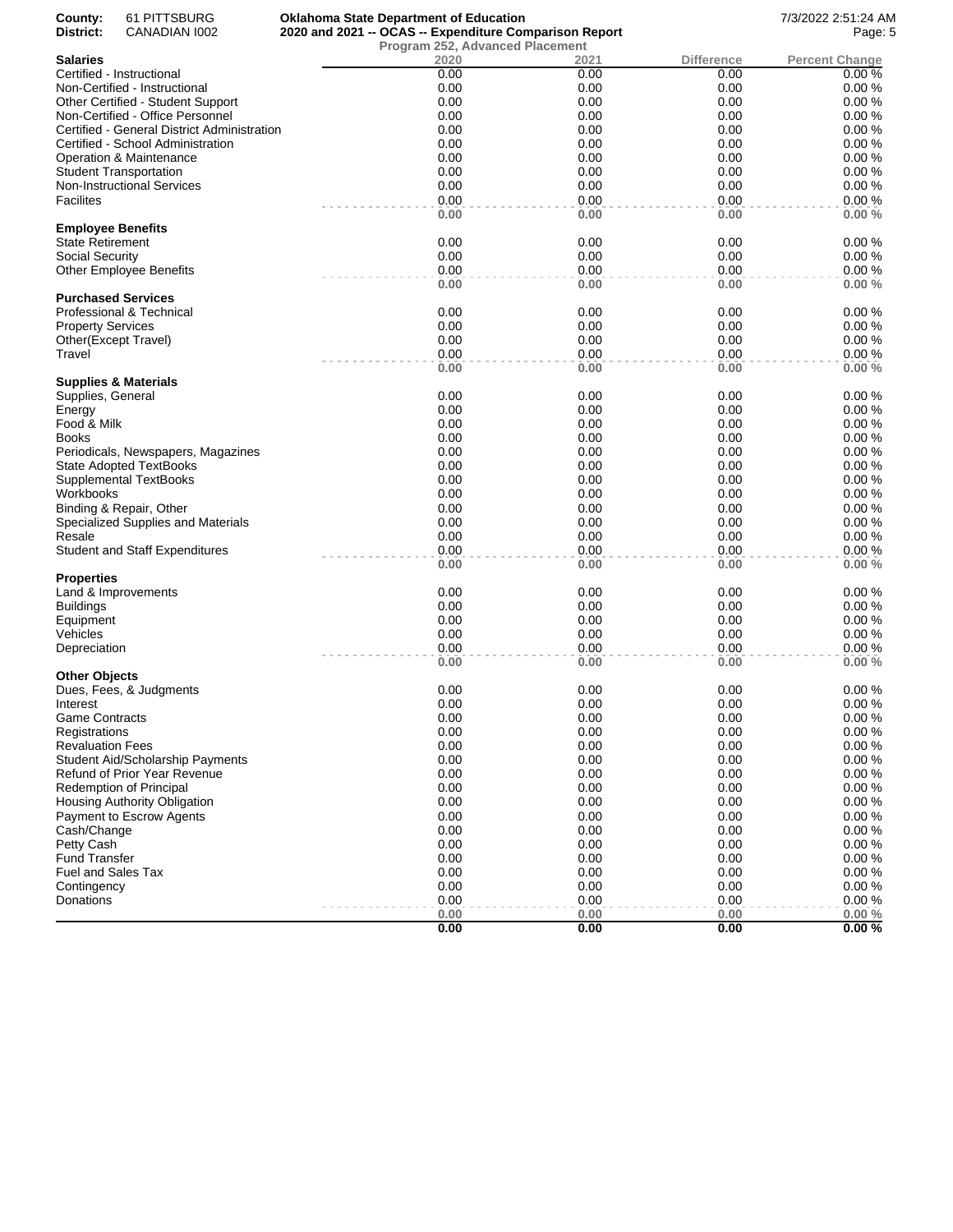| County:<br>District:      | 61 PITTSBURG<br>CANADIAN 1002                                      | <b>Oklahoma State Department of Education</b><br>2020 and 2021 -- OCAS -- Expenditure Comparison Report |                  |                   | 7/3/2022 2:51:24 AM<br>Page: 6 |
|---------------------------|--------------------------------------------------------------------|---------------------------------------------------------------------------------------------------------|------------------|-------------------|--------------------------------|
|                           |                                                                    | <b>Program 300 Vocational Education</b>                                                                 |                  |                   |                                |
| <b>Salaries</b>           |                                                                    | 2020                                                                                                    | 2021             | <b>Difference</b> | <b>Percent Change</b>          |
|                           | Certified - Instructional                                          | 58,234.76                                                                                               | 59,125.16        | 890.40            | 1.53%                          |
|                           | Non-Certified - Instructional                                      | 0.00                                                                                                    | 0.00             | 0.00              | 0.00%                          |
|                           | Other Certified - Student Support                                  | 0.00                                                                                                    | 0.00             | 0.00              | 0.00%                          |
|                           | Non-Certified - Office Personnel                                   | 0.00                                                                                                    | 0.00             | 0.00              | 0.00%                          |
|                           | Certified - General District Administration                        | 0.00                                                                                                    | 0.00             | 0.00              | 0.00%                          |
|                           | Certified - School Administration                                  | 0.00                                                                                                    | 0.00             | 0.00              | 0.00%                          |
|                           | Operation & Maintenance                                            | 0.00<br>0.00                                                                                            | 0.00<br>0.00     | 0.00<br>0.00      | 0.00%<br>0.00%                 |
|                           | <b>Student Transportation</b><br><b>Non-Instructional Services</b> | 0.00                                                                                                    | 0.00             | 0.00              | 0.00%                          |
| <b>Facilites</b>          |                                                                    | 0.00                                                                                                    | 0.00             | 0.00              | 0.00%                          |
|                           |                                                                    | 58,234.76                                                                                               | 59,125.16        | 890.40            | 1.53%                          |
| <b>Employee Benefits</b>  |                                                                    |                                                                                                         |                  |                   |                                |
| <b>State Retirement</b>   |                                                                    | 5,538.13                                                                                                | 5,622.67         | 84.54             | 1.53%                          |
| Social Security           |                                                                    | 3,992.77                                                                                                | 4,052.27         | 59.50             | 1.49%                          |
|                           | <b>Other Employee Benefits</b>                                     | 7,976.39                                                                                                | 7,824.40         | $-151.99$         | $-1.91%$                       |
|                           |                                                                    | 17,507.29                                                                                               | 17,499.34        | $-7.95$           | $-0.05%$                       |
|                           | <b>Purchased Services</b>                                          |                                                                                                         |                  |                   |                                |
|                           | Professional & Technical                                           | 0.00                                                                                                    | 75.00            | 75.00             | 0.00%                          |
| <b>Property Services</b>  |                                                                    | 0.00                                                                                                    | 7,282.88         | 7,282.88          | 0.00%                          |
|                           | Other(Except Travel)                                               | 0.00                                                                                                    | 0.00             | 0.00              | 0.00%                          |
| Travel                    |                                                                    | 1,576.21                                                                                                | 622.15           | -954.06           | -60.53%                        |
|                           |                                                                    | 1,576.21                                                                                                | 7,980.03         | 6,403.82          | 406.28%                        |
|                           | <b>Supplies &amp; Materials</b>                                    |                                                                                                         |                  |                   |                                |
| Supplies, General         |                                                                    | 128.16                                                                                                  | 404.81           | 276.65            | 215.86%                        |
| Energy<br>Food & Milk     |                                                                    | 0.00<br>0.00                                                                                            | 1,315.83<br>0.00 | 1,315.83<br>0.00  | 0.00%<br>0.00%                 |
| <b>Books</b>              |                                                                    | 0.00                                                                                                    | 0.00             | 0.00              | 0.00%                          |
|                           | Periodicals, Newspapers, Magazines                                 | 0.00                                                                                                    | 0.00             | 0.00              | 0.00%                          |
|                           | <b>State Adopted TextBooks</b>                                     | 0.00                                                                                                    | 0.00             | 0.00              | 0.00%                          |
|                           | Supplemental TextBooks                                             | 0.00                                                                                                    | 0.00             | 0.00              | 0.00%                          |
| Workbooks                 |                                                                    | 0.00                                                                                                    | 0.00             | 0.00              | 0.00%                          |
|                           | Binding & Repair, Other                                            | 0.00                                                                                                    | 0.00             | 0.00              | 0.00%                          |
|                           | Specialized Supplies and Materials                                 | 5,963.28                                                                                                | 8,221.90         | 2,258.62          | 37.88%                         |
| Resale                    |                                                                    | 0.00                                                                                                    | 0.00             | 0.00              | 0.00%                          |
|                           | <b>Student and Staff Expenditures</b>                              | 503.73                                                                                                  | 1,305.90         | 802.17            | 159.25%                        |
|                           |                                                                    | 6,595.17                                                                                                | 11,248.44        | 4,653.27          | 70.56%                         |
| <b>Properties</b>         |                                                                    |                                                                                                         |                  |                   |                                |
|                           | Land & Improvements                                                | 0.00                                                                                                    | 0.00             | 0.00              | 0.00%                          |
| <b>Buildings</b>          |                                                                    | 0.00                                                                                                    | 0.00             | 0.00              | 0.00%                          |
| Equipment                 |                                                                    | 0.00                                                                                                    | 0.00             | 0.00              | 0.00%                          |
| Vehicles                  |                                                                    | 11,899.26                                                                                               | 0.00             | -11,899.26        | -100.00%                       |
| Depreciation              |                                                                    | 0.00                                                                                                    | 0.00             | 0.00              | 0.00%                          |
|                           |                                                                    | 11,899.26                                                                                               | 0.00             | $-11,899.26$      | $-100.00\%$                    |
| <b>Other Objects</b>      | Dues, Fees, & Judgments                                            | 1,438.00                                                                                                | 1,010.00         | $-428.00$         | $-29.76%$                      |
| Interest                  |                                                                    | 0.00                                                                                                    | 0.00             | 0.00              | 0.00%                          |
| <b>Game Contracts</b>     |                                                                    | 0.00                                                                                                    | 0.00             | 0.00              | 0.00%                          |
| Registrations             |                                                                    | 0.00                                                                                                    | 0.00             | 0.00              | 0.00%                          |
| <b>Revaluation Fees</b>   |                                                                    | 0.00                                                                                                    | 0.00             | 0.00              | 0.00%                          |
|                           | <b>Student Aid/Scholarship Payments</b>                            | 0.00                                                                                                    | 0.00             | 0.00              | 0.00%                          |
|                           | Refund of Prior Year Revenue                                       | 0.00                                                                                                    | 0.00             | 0.00              | 0.00%                          |
|                           | <b>Redemption of Principal</b>                                     | 0.00                                                                                                    | 0.00             | 0.00              | 0.00%                          |
|                           | Housing Authority Obligation                                       | 0.00                                                                                                    | 0.00             | 0.00              | 0.00%                          |
|                           | Payment to Escrow Agents                                           | 0.00                                                                                                    | 0.00             | 0.00              | 0.00%                          |
| Cash/Change               |                                                                    | 0.00                                                                                                    | 0.00             | 0.00              | 0.00%                          |
| Petty Cash                |                                                                    | 0.00                                                                                                    | 0.00             | 0.00              | 0.00%                          |
| <b>Fund Transfer</b>      |                                                                    | 0.00                                                                                                    | 0.00             | 0.00              | 0.00%                          |
| <b>Fuel and Sales Tax</b> |                                                                    | 0.00                                                                                                    | 0.00             | 0.00              | 0.00%                          |
| Contingency               |                                                                    | 0.00                                                                                                    | 0.00             | 0.00              | 0.00%                          |
| Donations                 |                                                                    | 0.00                                                                                                    | 0.00             | 0.00              | 0.00%                          |
|                           |                                                                    | 1,438.00                                                                                                | 1,010.00         | $-428.00$         | $-29.76%$                      |
|                           |                                                                    | 97,250.69                                                                                               | 96,862.97        | $-387.72$         | $-0.40%$                       |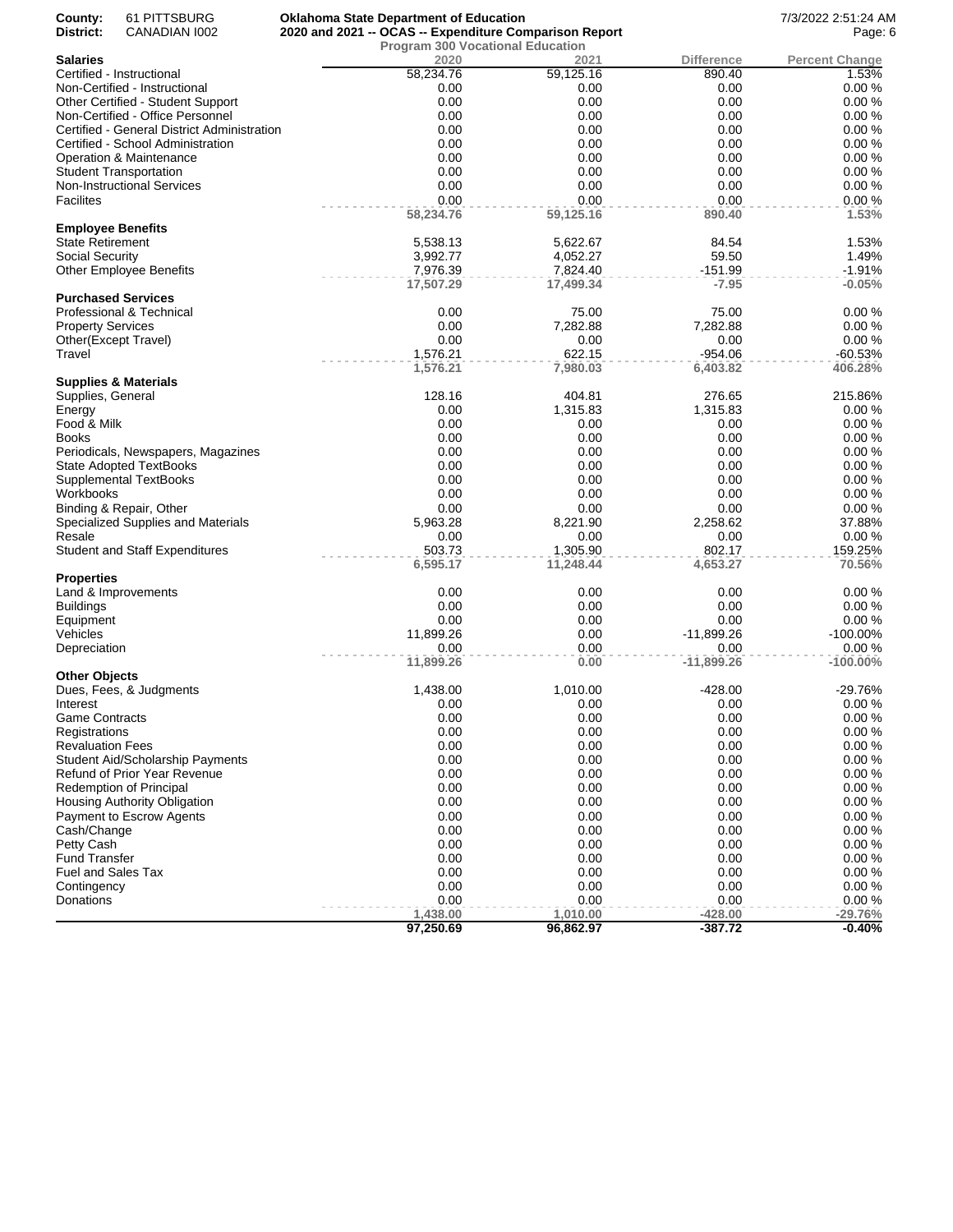| County:<br>District:     | 61 PITTSBURG<br>CANADIAN 1002               | <b>Oklahoma State Department of Education</b><br>2020 and 2021 -- OCAS -- Expenditure Comparison Report |            | 7/3/2022 2:51:24 AM<br>Page: 7 |                       |
|--------------------------|---------------------------------------------|---------------------------------------------------------------------------------------------------------|------------|--------------------------------|-----------------------|
|                          |                                             | Program 400, Except 430, Special Needs                                                                  |            |                                |                       |
| Salaries                 |                                             | 2020                                                                                                    | 2021       | <b>Difference</b>              | <b>Percent Change</b> |
|                          | Certified - Instructional                   | 81,711.16                                                                                               | 133,279.01 | 51,567.85                      | 63.11%                |
|                          | Non-Certified - Instructional               | 45,467.28                                                                                               | 51,589.44  | 6,122.16                       | 13.46%                |
|                          | Other Certified - Student Support           | 30,999.96                                                                                               | 45,600.72  | 14,600.76                      | 47.10%                |
|                          | Non-Certified - Office Personnel            | 0.00                                                                                                    | 200.00     | 200.00                         | 0.00%                 |
|                          | Certified - General District Administration | 0.00                                                                                                    | 0.00       | 0.00                           | 0.00%                 |
|                          | Certified - School Administration           | 0.00                                                                                                    | 20,160.00  | 20,160.00                      | 0.00%                 |
|                          | Operation & Maintenance                     | 0.00                                                                                                    | 0.00       | 0.00                           | 0.00%                 |
|                          | <b>Student Transportation</b>               | 0.00                                                                                                    | 475.00     | 475.00                         | 0.00%                 |
|                          |                                             | 0.00                                                                                                    | 0.00       | 0.00                           | 0.00%                 |
|                          | <b>Non-Instructional Services</b>           |                                                                                                         |            |                                |                       |
| <b>Facilites</b>         |                                             | 0.00                                                                                                    | 0.00       | 0.00                           | 0.00%                 |
|                          |                                             | 158,178.40                                                                                              | 251,304.17 | 93,125.77                      | 58.87%                |
| <b>Employee Benefits</b> |                                             |                                                                                                         |            |                                |                       |
| <b>State Retirement</b>  |                                             | 21,183.38                                                                                               | 30,344.76  | 9,161.38                       | 43.25%                |
| Social Security          |                                             | 11,271.68                                                                                               | 18,775.80  | 7,504.12                       | 66.57%                |
|                          | <b>Other Employee Benefits</b>              | 30,864.73                                                                                               | 31,140.17  | 275.44                         | 0.89%                 |
|                          |                                             | 63,319.79                                                                                               | 80,260.73  | 16,940.94                      | 26.75%                |
|                          | <b>Purchased Services</b>                   |                                                                                                         |            |                                |                       |
|                          | Professional & Technical                    | 0.00                                                                                                    | 0.00       | 0.00                           | 0.00%                 |
| <b>Property Services</b> |                                             | 0.00                                                                                                    | 75,875.00  | 75,875.00                      | 0.00%                 |
|                          | Other(Except Travel)                        | 0.00                                                                                                    | 0.00       | 0.00                           | 0.00%                 |
| Travel                   |                                             | 0.00                                                                                                    | 0.00       | 0.00                           | 0.00%                 |
|                          |                                             | 0.00                                                                                                    | 75,875.00  | 75,875.00                      | 0.00%                 |
|                          | <b>Supplies &amp; Materials</b>             |                                                                                                         |            |                                |                       |
| Supplies, General        |                                             | 0.00                                                                                                    | 0.00       | 0.00                           | 0.00%                 |
| Energy                   |                                             | 0.00                                                                                                    | 0.00       | 0.00                           | 0.00%                 |
| Food & Milk              |                                             | 0.00                                                                                                    | 0.00       | 0.00                           | 0.00%                 |
| <b>Books</b>             |                                             | 0.00                                                                                                    | 4,410.00   | 4,410.00                       | 0.00%                 |
|                          | Periodicals, Newspapers, Magazines          | 0.00                                                                                                    | 0.00       | 0.00                           | 0.00%                 |
|                          | <b>State Adopted TextBooks</b>              | 0.00                                                                                                    | 0.00       | 0.00                           | 0.00%                 |
|                          | Supplemental TextBooks                      | 0.00                                                                                                    | 0.00       | 0.00                           | 0.00%                 |
| Workbooks                |                                             | 0.00                                                                                                    | 0.00       | 0.00                           | 0.00%                 |
|                          | Binding & Repair, Other                     | 0.00                                                                                                    | 0.00       | 0.00                           | 0.00%                 |
|                          | Specialized Supplies and Materials          | 1,242.15                                                                                                | 42,146.25  | 40,904.10                      | 3,293.01%             |
| Resale                   |                                             | 0.00                                                                                                    | 0.00       | 0.00                           | 0.00%                 |
|                          | <b>Student and Staff Expenditures</b>       | 0.00                                                                                                    | 1,664.67   | 1,664.67                       | 0.00%                 |
|                          |                                             | 1,242.15                                                                                                | 48,220.92  | 46,978.77                      | 3,782.05%             |
| <b>Properties</b>        |                                             |                                                                                                         |            |                                |                       |
|                          | Land & Improvements                         | 0.00                                                                                                    | 0.00       | 0.00                           | 0.00%                 |
| <b>Buildings</b>         |                                             | 0.00                                                                                                    | 0.00       | 0.00                           | 0.00%                 |
| Equipment                |                                             | 0.00                                                                                                    | 0.00       | 0.00                           | 0.00%                 |
| Vehicles                 |                                             | 0.00                                                                                                    | 0.00       | 0.00                           | 0.00%                 |
| Depreciation             |                                             | 0.00                                                                                                    | 0.00       | 0.00                           | 0.00%                 |
|                          |                                             | 0.00                                                                                                    | 0.00       | 0.00                           | 0.00%                 |
| <b>Other Objects</b>     |                                             |                                                                                                         |            |                                |                       |
|                          | Dues, Fees, & Judgments                     | 0.00                                                                                                    | 1,660.00   | 1,660.00                       | 0.00%                 |
| Interest                 |                                             | 0.00                                                                                                    | 0.00       | 0.00                           | $0.00 \%$             |
| <b>Game Contracts</b>    |                                             | 0.00                                                                                                    | 0.00       | 0.00                           | 0.00%                 |
| Registrations            |                                             | 0.00                                                                                                    | 0.00       | 0.00                           | 0.00%                 |
|                          |                                             | 0.00                                                                                                    | 0.00       | 0.00                           | 0.00%                 |
| <b>Revaluation Fees</b>  |                                             |                                                                                                         |            |                                |                       |
|                          | <b>Student Aid/Scholarship Payments</b>     | 0.00                                                                                                    | 0.00       | 0.00                           | 0.00%                 |
|                          | Refund of Prior Year Revenue                | 0.00                                                                                                    | 0.00       | 0.00                           | 0.00%                 |
|                          | <b>Redemption of Principal</b>              | 0.00                                                                                                    | 0.00       | 0.00                           | 0.00%                 |
|                          | Housing Authority Obligation                | 0.00                                                                                                    | 0.00       | 0.00                           | 0.00%                 |
|                          | Payment to Escrow Agents                    | 0.00                                                                                                    | 0.00       | 0.00                           | 0.00%                 |
| Cash/Change              |                                             | 0.00                                                                                                    | 0.00       | 0.00                           | 0.00%                 |
| Petty Cash               |                                             | 0.00                                                                                                    | 0.00       | 0.00                           | 0.00%                 |
| <b>Fund Transfer</b>     |                                             | 0.00                                                                                                    | 0.00       | 0.00                           | 0.00%                 |
| Fuel and Sales Tax       |                                             | 0.00                                                                                                    | 0.00       | 0.00                           | 0.00%                 |
| Contingency              |                                             | 0.00                                                                                                    | 0.00       | 0.00                           | 0.00%                 |
| Donations                |                                             | 0.00                                                                                                    | 0.00       | 0.00                           | 0.00%                 |
|                          |                                             | 0.00                                                                                                    | 1,660.00   | 1,660.00                       | 0.00%                 |
|                          |                                             | 222,740.34                                                                                              | 457,320.82 | 234,580.48                     | 105.32%               |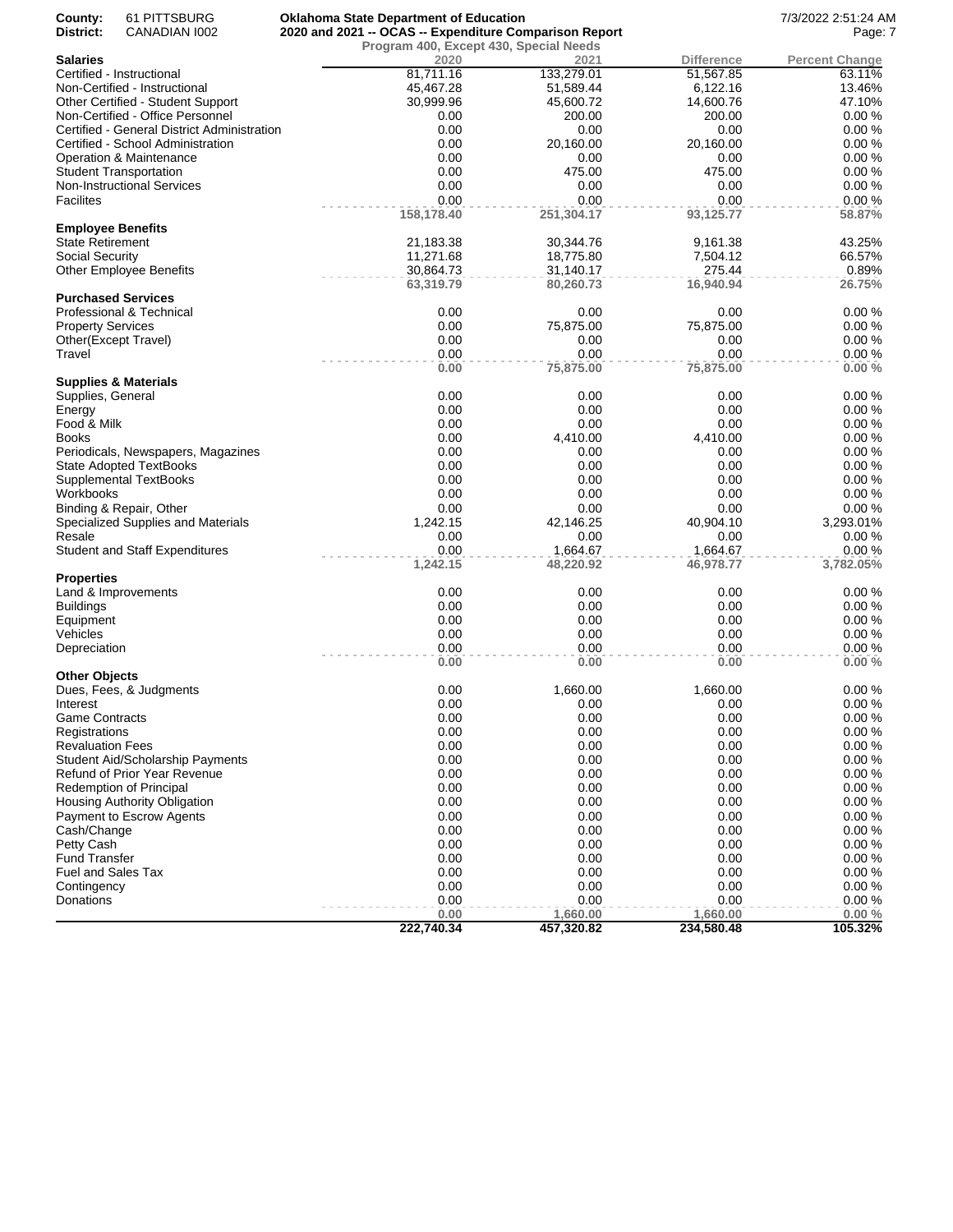| County:<br>61 PITTSBURG<br>District:<br>CANADIAN 1002      | <b>Oklahoma State Department of Education</b><br>2020 and 2021 -- OCAS -- Expenditure Comparison Report |                   |                     | 7/3/2022 2:51:24 AM<br>Page: 8     |
|------------------------------------------------------------|---------------------------------------------------------------------------------------------------------|-------------------|---------------------|------------------------------------|
|                                                            | <b>Program 430, Alternative Education</b>                                                               |                   |                     |                                    |
| Salaries                                                   | 2020                                                                                                    | 2021              | <b>Difference</b>   | <b>Percent Change</b><br>$-27.22%$ |
| Certified - Instructional<br>Non-Certified - Instructional | 23,505.25<br>0.00                                                                                       | 17,106.81<br>0.00 | $-6,398.44$<br>0.00 | 0.00%                              |
| Other Certified - Student Support                          | 0.00                                                                                                    | 0.00              | 0.00                | 0.00%                              |
| Non-Certified - Office Personnel                           | 0.00                                                                                                    | 0.00              | 0.00                | 0.00%                              |
| Certified - General District Administration                | 0.00                                                                                                    | 0.00              | 0.00                | 0.00%                              |
| Certified - School Administration                          | 0.00                                                                                                    | 0.00              | 0.00                | 0.00%                              |
| <b>Operation &amp; Maintenance</b>                         | 0.00                                                                                                    | 0.00              | 0.00                | 0.00%                              |
| <b>Student Transportation</b>                              | 0.00                                                                                                    | 0.00              | 0.00                | 0.00%                              |
| Non-Instructional Services                                 | 0.00                                                                                                    | 0.00              | 0.00                | 0.00%                              |
| Facilites                                                  | 0.00                                                                                                    | 0.00              | 0.00                | 0.00%                              |
|                                                            | 23,505.25                                                                                               | 17,106.81         | $-6,398.44$         | $-27.22%$                          |
| <b>Employee Benefits</b>                                   |                                                                                                         |                   |                     |                                    |
| State Retirement                                           | 2,968.31                                                                                                | 2,225.36          | -742.95             | $-25.03%$                          |
| Social Security                                            | 2,303.38                                                                                                | 1,257.57          | $-1,045.81$         | $-45.40%$                          |
| <b>Other Employee Benefits</b>                             | 7,009.47                                                                                                | 3,828.54          | $-3,180.93$         | -45.38%                            |
|                                                            | 12,281.16                                                                                               | 7,311.47          | $-4,969.69$         | $-40.47%$                          |
| <b>Purchased Services</b>                                  |                                                                                                         |                   |                     |                                    |
| Professional & Technical                                   | 0.00                                                                                                    | 0.00              | 0.00                | 0.00%                              |
| <b>Property Services</b>                                   | 0.00                                                                                                    | 0.00              | 0.00                | 0.00%                              |
| Other(Except Travel)                                       | 0.00                                                                                                    | 0.00              | 0.00                | 0.00%                              |
| Travel                                                     | 0.00                                                                                                    | 0.00              | 0.00                | 0.00%                              |
|                                                            | 0.00                                                                                                    | 0.00              | 0.00                | 0.00%                              |
| <b>Supplies &amp; Materials</b>                            |                                                                                                         |                   |                     |                                    |
| Supplies, General                                          | 0.00                                                                                                    | 0.00              | 0.00                | 0.00%                              |
| Energy                                                     | 0.00                                                                                                    | 0.00              | 0.00                | 0.00%                              |
| Food & Milk                                                | 0.00                                                                                                    | 0.00              | 0.00                | 0.00%                              |
| Books                                                      | 0.00                                                                                                    | 0.00              | 0.00                | 0.00%                              |
| Periodicals, Newspapers, Magazines                         | 0.00                                                                                                    | 0.00              | 0.00                | 0.00%                              |
| <b>State Adopted TextBooks</b>                             | 0.00                                                                                                    | 0.00              | 0.00                | 0.00%                              |
| Supplemental TextBooks                                     | 0.00                                                                                                    | 0.00              | 0.00                | 0.00%                              |
| Workbooks                                                  | 0.00                                                                                                    | 0.00              | 0.00                | 0.00%                              |
| Binding & Repair, Other                                    | 0.00                                                                                                    | 0.00              | 0.00                | 0.00%                              |
| Specialized Supplies and Materials                         | 0.00                                                                                                    | 199.00            | 199.00              | 0.00%                              |
| Resale                                                     | 0.00                                                                                                    | 0.00              | 0.00                | 0.00%                              |
| <b>Student and Staff Expenditures</b>                      | 0.00                                                                                                    | 0.00              | 0.00                | 0.00%                              |
|                                                            | 0.00                                                                                                    | 199.00            | 199.00              | 0.00%                              |
| Properties                                                 |                                                                                                         |                   |                     |                                    |
| Land & Improvements                                        | 0.00                                                                                                    | 0.00              | 0.00                | 0.00%                              |
| <b>Buildings</b>                                           | 0.00                                                                                                    | 0.00              | 0.00                | 0.00%                              |
| Equipment                                                  | 0.00                                                                                                    | 0.00              | 0.00                | 0.00%                              |
| Vehicles                                                   | 0.00                                                                                                    | 0.00              | 0.00                | 0.00%                              |
| Depreciation                                               | 0.00<br>0.00                                                                                            | 0.00<br>0.00      | 0.00<br>0.00        | 0.00%<br>0.00%                     |
| Other Objects                                              |                                                                                                         |                   |                     |                                    |
| Dues, Fees, & Judgments                                    | 0.00                                                                                                    | 0.00              | 0.00                | 0.00%                              |
| Interest                                                   | 0.00                                                                                                    | 0.00              | 0.00                | $0.00 \%$                          |
| Game Contracts                                             | 0.00                                                                                                    | 0.00              | 0.00                | 0.00%                              |
| Registrations                                              | 0.00                                                                                                    | 0.00              | 0.00                | 0.00%                              |
| <b>Revaluation Fees</b>                                    | 0.00                                                                                                    | 0.00              | 0.00                | 0.00%                              |
| Student Aid/Scholarship Payments                           | 0.00                                                                                                    | 0.00              | 0.00                | 0.00%                              |
| Refund of Prior Year Revenue                               | 0.00                                                                                                    | 0.00              | 0.00                | 0.00%                              |
| <b>Redemption of Principal</b>                             | 0.00                                                                                                    | 0.00              | 0.00                | 0.00%                              |
| Housing Authority Obligation                               | 0.00                                                                                                    | 0.00              | 0.00                | 0.00%                              |
| Payment to Escrow Agents                                   | 0.00                                                                                                    | 0.00              | 0.00                | 0.00%                              |
| Cash/Change                                                | 0.00                                                                                                    | 0.00              | 0.00                | 0.00%                              |
| Petty Cash                                                 | 0.00                                                                                                    | 0.00              | 0.00                | 0.00%                              |
| <b>Fund Transfer</b>                                       | 0.00                                                                                                    | 0.00              | 0.00                | 0.00%                              |
| Fuel and Sales Tax                                         | 0.00                                                                                                    | 0.00              | 0.00                | 0.00%                              |
| Contingency                                                | 0.00                                                                                                    | 0.00              | 0.00                | 0.00%                              |
| Donations                                                  | 0.00                                                                                                    | 0.00              | 0.00                | 0.00%                              |
|                                                            | 0.00                                                                                                    | 0.00              | 0.00                | 0.00%                              |
|                                                            | 35,786.41                                                                                               | 24,617.28         | $-11,169.13$        | $-31.21%$                          |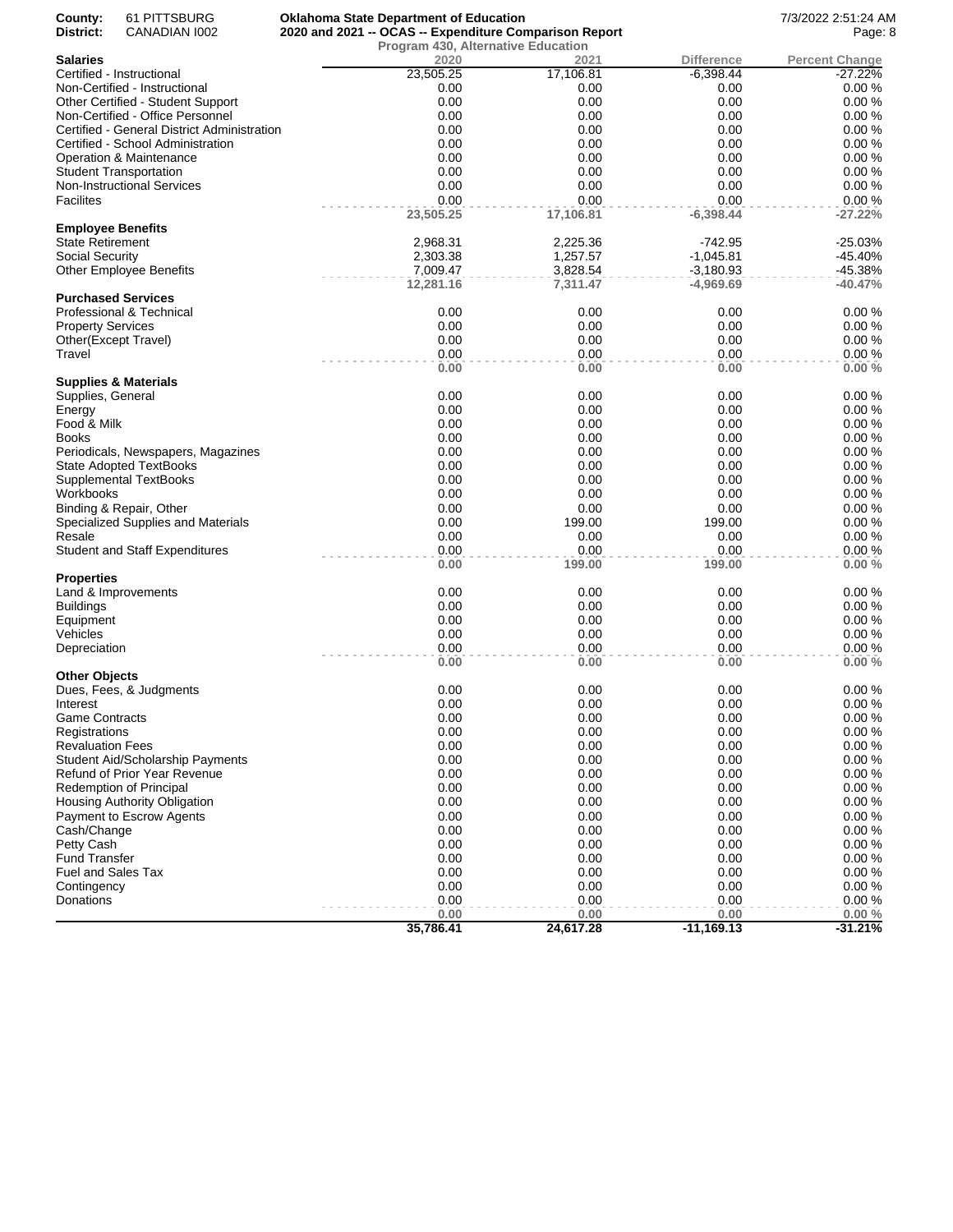| County:<br>District:     | 61 PITTSBURG<br>CANADIAN 1002               | <b>Oklahoma State Department of Education</b>                                                      |              |              |                   | 7/3/2022 2:51:24 AM<br>Page: 9 |
|--------------------------|---------------------------------------------|----------------------------------------------------------------------------------------------------|--------------|--------------|-------------------|--------------------------------|
|                          |                                             | 2020 and 2021 -- OCAS -- Expenditure Comparison Report<br><b>Program 500, Continuing Education</b> |              |              |                   |                                |
| <b>Salaries</b>          |                                             |                                                                                                    | 2020         | 2021         | <b>Difference</b> | <b>Percent Change</b>          |
|                          | Certified - Instructional                   |                                                                                                    | 0.00         | 0.00         | 0.00              | 0.00%                          |
|                          | Non-Certified - Instructional               |                                                                                                    | 0.00         | 0.00         | 0.00              | 0.00%                          |
|                          | Other Certified - Student Support           |                                                                                                    | 0.00         | 0.00         | 0.00              | 0.00%                          |
|                          | Non-Certified - Office Personnel            |                                                                                                    | 0.00         | 0.00         | 0.00              | 0.00%                          |
|                          | Certified - General District Administration |                                                                                                    | 0.00         | 0.00         | 0.00              | 0.00%                          |
|                          | Certified - School Administration           |                                                                                                    | 0.00         | 0.00         | 0.00              | 0.00%                          |
|                          | Operation & Maintenance                     |                                                                                                    | 0.00         | 0.00         | 0.00              | 0.00%                          |
|                          | <b>Student Transportation</b>               |                                                                                                    | 0.00         | 0.00         | 0.00              | 0.00%                          |
|                          |                                             |                                                                                                    | 0.00         | 0.00         | 0.00              | 0.00%                          |
| <b>Facilites</b>         | <b>Non-Instructional Services</b>           |                                                                                                    | 0.00         | 0.00         | 0.00              | 0.00%                          |
|                          |                                             |                                                                                                    | 0.00         | 0.00         | 0.00              | 0.00%                          |
| <b>Employee Benefits</b> |                                             |                                                                                                    |              |              |                   |                                |
| <b>State Retirement</b>  |                                             |                                                                                                    | 0.00         | 0.00         | 0.00              | 0.00%                          |
| Social Security          |                                             |                                                                                                    | 0.00         | 0.00         | 0.00              | 0.00%                          |
|                          | <b>Other Employee Benefits</b>              |                                                                                                    | 0.00         | 0.00         | 0.00              | 0.00%                          |
|                          |                                             |                                                                                                    | 0.00         | 0.00         | 0.00              | 0.00%                          |
|                          | <b>Purchased Services</b>                   |                                                                                                    |              |              |                   |                                |
|                          | Professional & Technical                    |                                                                                                    | 0.00         | 0.00         | 0.00              | 0.00%                          |
| <b>Property Services</b> |                                             |                                                                                                    | 0.00         | 0.00         | 0.00              | 0.00%                          |
|                          | Other(Except Travel)                        |                                                                                                    | 0.00         | 0.00         | 0.00              | 0.00%                          |
| Travel                   |                                             |                                                                                                    | 0.00         | 0.00         | 0.00              | 0.00%                          |
|                          | <b>Supplies &amp; Materials</b>             |                                                                                                    | 0.00         | 0.00         | 0.00              | 0.00%                          |
| Supplies, General        |                                             |                                                                                                    | 0.00         | 0.00         | 0.00              | 0.00%                          |
| Energy                   |                                             |                                                                                                    | 0.00         | 0.00         | 0.00              | 0.00%                          |
| Food & Milk              |                                             |                                                                                                    | 0.00         | 0.00         | 0.00              | 0.00%                          |
| <b>Books</b>             |                                             |                                                                                                    | 0.00         | 0.00         | 0.00              | 0.00%                          |
|                          |                                             |                                                                                                    | 0.00         | 0.00         | 0.00              | 0.00%                          |
|                          | Periodicals, Newspapers, Magazines          |                                                                                                    |              |              |                   |                                |
|                          | <b>State Adopted TextBooks</b>              |                                                                                                    | 0.00         | 0.00         | 0.00              | 0.00%                          |
|                          | Supplemental TextBooks                      |                                                                                                    | 0.00         | 0.00         | 0.00              | 0.00%                          |
| Workbooks                |                                             |                                                                                                    | 0.00         | 0.00         | 0.00              | 0.00%                          |
|                          | Binding & Repair, Other                     |                                                                                                    | 0.00         | 0.00         | 0.00              | 0.00%                          |
|                          | Specialized Supplies and Materials          |                                                                                                    | 0.00         | 0.00         | 0.00              | 0.00%                          |
| Resale                   |                                             |                                                                                                    | 0.00         | 0.00         | 0.00              | 0.00%                          |
|                          | <b>Student and Staff Expenditures</b>       |                                                                                                    | 0.00<br>0.00 | 0.00<br>0.00 | 0.00<br>0.00      | 0.00%<br>0.00%                 |
| <b>Properties</b>        |                                             |                                                                                                    |              |              |                   |                                |
|                          | Land & Improvements                         |                                                                                                    | 0.00         | 0.00         | 0.00              | 0.00%                          |
| <b>Buildings</b>         |                                             |                                                                                                    | 0.00         | 0.00         | 0.00              | 0.00%                          |
| Equipment                |                                             |                                                                                                    | 0.00         | 0.00         | 0.00              | 0.00%                          |
| Vehicles                 |                                             |                                                                                                    | 0.00         | 0.00         | 0.00              | 0.00%                          |
| Depreciation             |                                             |                                                                                                    | 0.00         | 0.00         | 0.00              | 0.00%                          |
|                          |                                             |                                                                                                    | 0.00         | 0.00         | 0.00              | 0.00%                          |
| Other Objects            |                                             |                                                                                                    |              |              |                   |                                |
|                          | Dues, Fees, & Judgments                     |                                                                                                    | 0.00         | 0.00         | 0.00              | 0.00%                          |
| Interest                 |                                             |                                                                                                    | 0.00         | 0.00         | 0.00              | 0.00%                          |
| <b>Game Contracts</b>    |                                             |                                                                                                    | 0.00         | 0.00         | 0.00              | 0.00%                          |
| Registrations            |                                             |                                                                                                    | 0.00         | 0.00         | 0.00              | 0.00%                          |
| <b>Revaluation Fees</b>  |                                             |                                                                                                    | 0.00         | 0.00         | 0.00              | 0.00%                          |
|                          | <b>Student Aid/Scholarship Payments</b>     |                                                                                                    | 0.00         | 0.00         | 0.00              | 0.00%                          |
|                          | Refund of Prior Year Revenue                |                                                                                                    | 0.00         | 0.00         | 0.00              | 0.00%                          |
|                          | <b>Redemption of Principal</b>              |                                                                                                    | 0.00         | 0.00         | 0.00              | 0.00%                          |
|                          | Housing Authority Obligation                |                                                                                                    | 0.00         | 0.00         | 0.00              | 0.00%                          |
|                          | Payment to Escrow Agents                    |                                                                                                    | 0.00         | 0.00         | 0.00              | 0.00%                          |
| Cash/Change              |                                             |                                                                                                    | 0.00         | 0.00         | 0.00              | 0.00%                          |
| Petty Cash               |                                             |                                                                                                    | 0.00         | 0.00         | 0.00              | 0.00%                          |
| <b>Fund Transfer</b>     |                                             |                                                                                                    | 0.00         | 0.00         | 0.00              | 0.00%                          |
| Fuel and Sales Tax       |                                             |                                                                                                    | 0.00         | 0.00         | 0.00              | 0.00%                          |
| Contingency              |                                             |                                                                                                    | 0.00         | 0.00         | 0.00              | 0.00%                          |
| Donations                |                                             |                                                                                                    | 0.00         | 0.00         | 0.00              | 0.00%                          |
|                          |                                             |                                                                                                    | 0.00         | 0.00         | 0.00              | 0.00%                          |
|                          |                                             |                                                                                                    | 0.00         | 0.00         | 0.00              | 0.00%                          |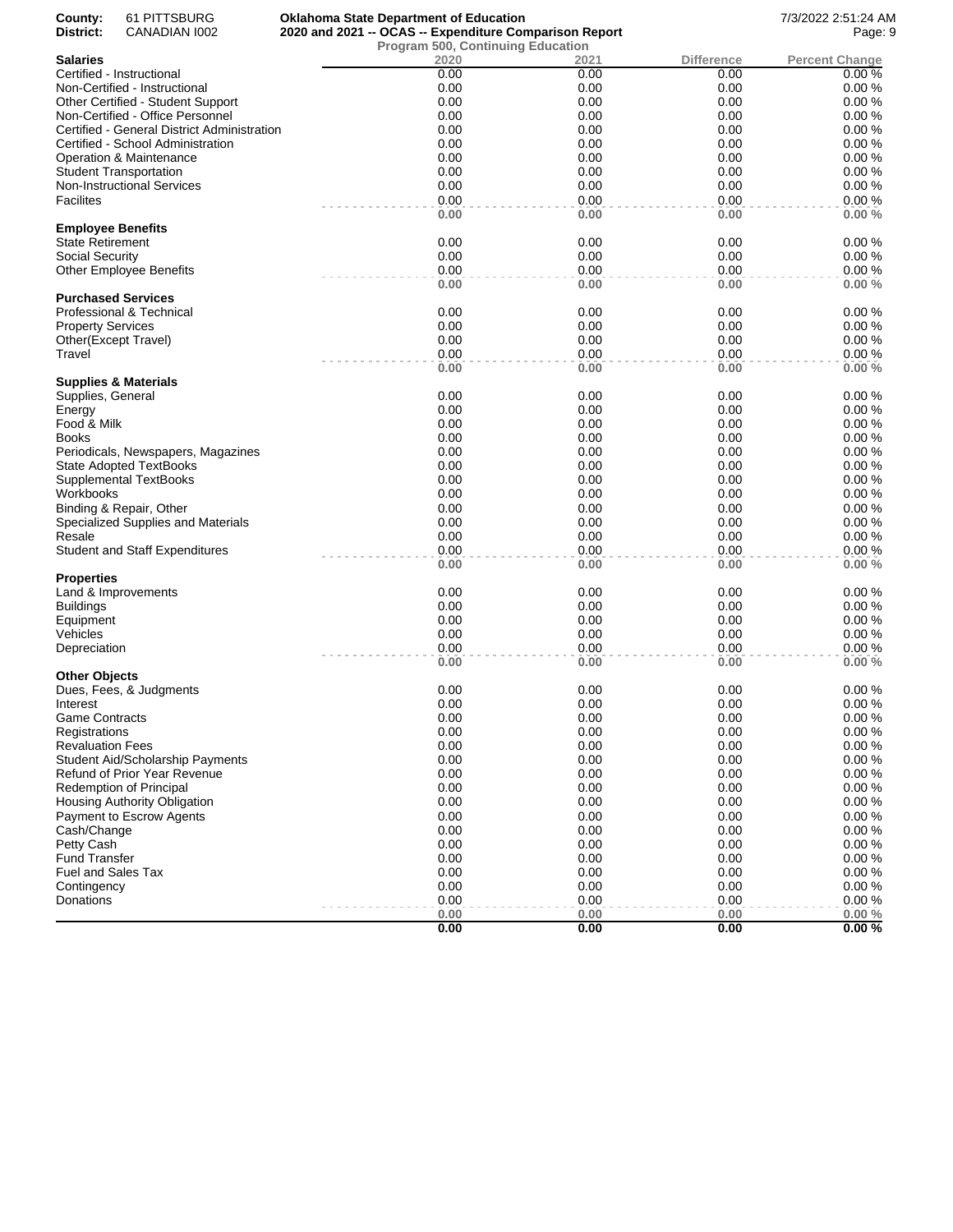| County:                   | 61 PITTSBURG                                | <b>Oklahoma State Department of Education</b>          |           |                   | 7/3/2022 2:51:24 AM   |
|---------------------------|---------------------------------------------|--------------------------------------------------------|-----------|-------------------|-----------------------|
| District:                 | CANADIAN 1002                               | 2020 and 2021 -- OCAS -- Expenditure Comparison Report | Page: 10  |                   |                       |
|                           |                                             | Program 600 & 900, Community/Extra Curricular          |           |                   |                       |
| <b>Salaries</b>           |                                             | 2020                                                   | 2021      | <b>Difference</b> | <b>Percent Change</b> |
|                           | Certified - Instructional                   | 0.00                                                   | 0.00      | 0.00              | 0.00%                 |
|                           | Non-Certified - Instructional               | 0.00                                                   | 0.00      | 0.00              | 0.00%                 |
|                           | Other Certified - Student Support           | 0.00                                                   | 0.00      | 0.00              | 0.00%                 |
|                           | Non-Certified - Office Personnel            | 0.00                                                   | 0.00      | 0.00              | 0.00%                 |
|                           | Certified - General District Administration | 0.00                                                   | 0.00      | 0.00              | 0.00%                 |
|                           | Certified - School Administration           | 0.00                                                   | 0.00      | 0.00              | 0.00%                 |
|                           | Operation & Maintenance                     | 0.00                                                   | 0.00      | 0.00              | 0.00%                 |
|                           | <b>Student Transportation</b>               | 0.00                                                   | 0.00      | 0.00              | 0.00%                 |
|                           | <b>Non-Instructional Services</b>           | 0.00                                                   | 0.00      | 0.00              | 0.00%                 |
| <b>Facilites</b>          |                                             | 0.00                                                   | 0.00      | 0.00              | 0.00%                 |
|                           |                                             | 0.00                                                   | 0.00      | 0.00              | 0.00%                 |
| <b>Employee Benefits</b>  |                                             |                                                        |           |                   |                       |
| State Retirement          |                                             | 0.00                                                   | 0.00      | 0.00              | 0.00%                 |
| Social Security           |                                             | 0.00                                                   | 0.00      | 0.00              | 0.00%                 |
|                           | <b>Other Employee Benefits</b>              | 0.00                                                   | 0.00      | 0.00              | 0.00%                 |
|                           |                                             | 0.00                                                   | 0.00      | 0.00              | 0.00%                 |
|                           | <b>Purchased Services</b>                   |                                                        |           |                   |                       |
|                           | Professional & Technical                    | 0.00                                                   | 0.00      | 0.00              | 0.00%                 |
| <b>Property Services</b>  |                                             | 0.00                                                   | 1,224.91  | 1,224.91          | 0.00%                 |
| Other(Except Travel)      |                                             | 2,825.86                                               | 6,089.87  | 3,264.01          | 115.51%               |
| Travel                    |                                             | 0.00                                                   | 0.00      | 0.00              | 0.00%                 |
|                           |                                             | 2,825.86                                               | 7,314.78  | 4,488.92          | 158.85%               |
|                           | <b>Supplies &amp; Materials</b>             |                                                        |           |                   |                       |
| Supplies, General         |                                             | 15,416.93                                              | 16,047.74 | 630.81            | 4.09%                 |
| Energy                    |                                             | 0.00                                                   | 0.00      | 0.00              | 0.00%                 |
| Food & Milk               |                                             | 0.00                                                   | 0.00      | 0.00              | 0.00%                 |
| <b>Books</b>              |                                             | 0.00                                                   | 0.00      | 0.00              | 0.00%                 |
|                           | Periodicals, Newspapers, Magazines          | 0.00                                                   | 0.00      | 0.00              | 0.00%                 |
|                           | <b>State Adopted TextBooks</b>              | 0.00                                                   | 0.00      | 0.00              | 0.00%                 |
|                           | Supplemental TextBooks                      | 0.00                                                   | 0.00      | 0.00              | 0.00%                 |
| Workbooks                 |                                             | 0.00                                                   | 0.00      | 0.00              | 0.00%                 |
|                           | Binding & Repair, Other                     | 0.00                                                   | 0.00      | 0.00              | 0.00%                 |
|                           | Specialized Supplies and Materials          | 2,693.50                                               | 6,395.55  | 3,702.05          | 137.44%               |
| Resale                    |                                             | 35,291.79                                              | 31,349.66 | $-3,942.13$       | $-11.17%$             |
|                           | <b>Student and Staff Expenditures</b>       | 10,571.12                                              | 9,692.44  | -878.68           | $-8.31%$              |
|                           |                                             | 63,973.34                                              | 63,485.39 | $-487.95$         | $-0.76%$              |
| Properties                |                                             |                                                        |           |                   |                       |
|                           | Land & Improvements                         | 0.00                                                   | 0.00      | 0.00              | 0.00%                 |
| <b>Buildings</b>          |                                             | 0.00                                                   | 0.00      | 0.00              | 0.00%                 |
| Equipment                 |                                             | 0.00                                                   | 0.00      | 0.00              | 0.00%                 |
| Vehicles                  |                                             | 0.00                                                   | 0.00      | 0.00              | 0.00%                 |
| Depreciation              |                                             | 0.00                                                   | 0.00      | 0.00              | 0.00%                 |
|                           |                                             | 0.00                                                   | 0.00      | 0.00              | 0.00%                 |
| <b>Other Objects</b>      |                                             |                                                        |           |                   |                       |
|                           | Dues, Fees, & Judgments                     | 3,468.00                                               | 6,565.99  | 3,097.99          | 89.33%                |
| Interest                  |                                             | 0.00                                                   | 0.00      | 0.00              | 0.00%                 |
| <b>Game Contracts</b>     |                                             | 0.00                                                   | 0.00      | 0.00              | 0.00%                 |
| Registrations             |                                             | 0.00                                                   | 0.00      | 0.00              | 0.00%                 |
| <b>Revaluation Fees</b>   |                                             | 0.00                                                   | 0.00      | 0.00              | 0.00%                 |
|                           | Student Aid/Scholarship Payments            | 0.00                                                   | 0.00      | 0.00              | 0.00%                 |
|                           | Refund of Prior Year Revenue                | 0.00                                                   | 0.00      | 0.00              | 0.00%                 |
|                           | <b>Redemption of Principal</b>              | 0.00                                                   | 0.00      | 0.00              | 0.00%                 |
|                           | Housing Authority Obligation                | 0.00                                                   | 0.00      | 0.00              | 0.00%                 |
|                           | Payment to Escrow Agents                    | 0.00                                                   | 0.00      | 0.00              | 0.00%                 |
| Cash/Change               |                                             | 0.00                                                   | 0.00      | 0.00              | 0.00%                 |
| Petty Cash                |                                             | 0.00                                                   | 0.00      | 0.00              | 0.00%                 |
| <b>Fund Transfer</b>      |                                             | 0.00                                                   | 0.00      | 0.00              | 0.00%                 |
| <b>Fuel and Sales Tax</b> |                                             | 0.00                                                   | 0.00      | 0.00              | 0.00%                 |
| Contingency               |                                             | 0.00                                                   | 0.00      | 0.00              | 0.00%                 |
| Donations                 |                                             | 0.00                                                   | 0.00      | 0.00              | 0.00%                 |
|                           |                                             | 3,468.00                                               | 6,565.99  | 3,097.99          | 89.33%                |
|                           |                                             | 70,267.20                                              | 77,366.16 | 7,098.96          | 10.10%                |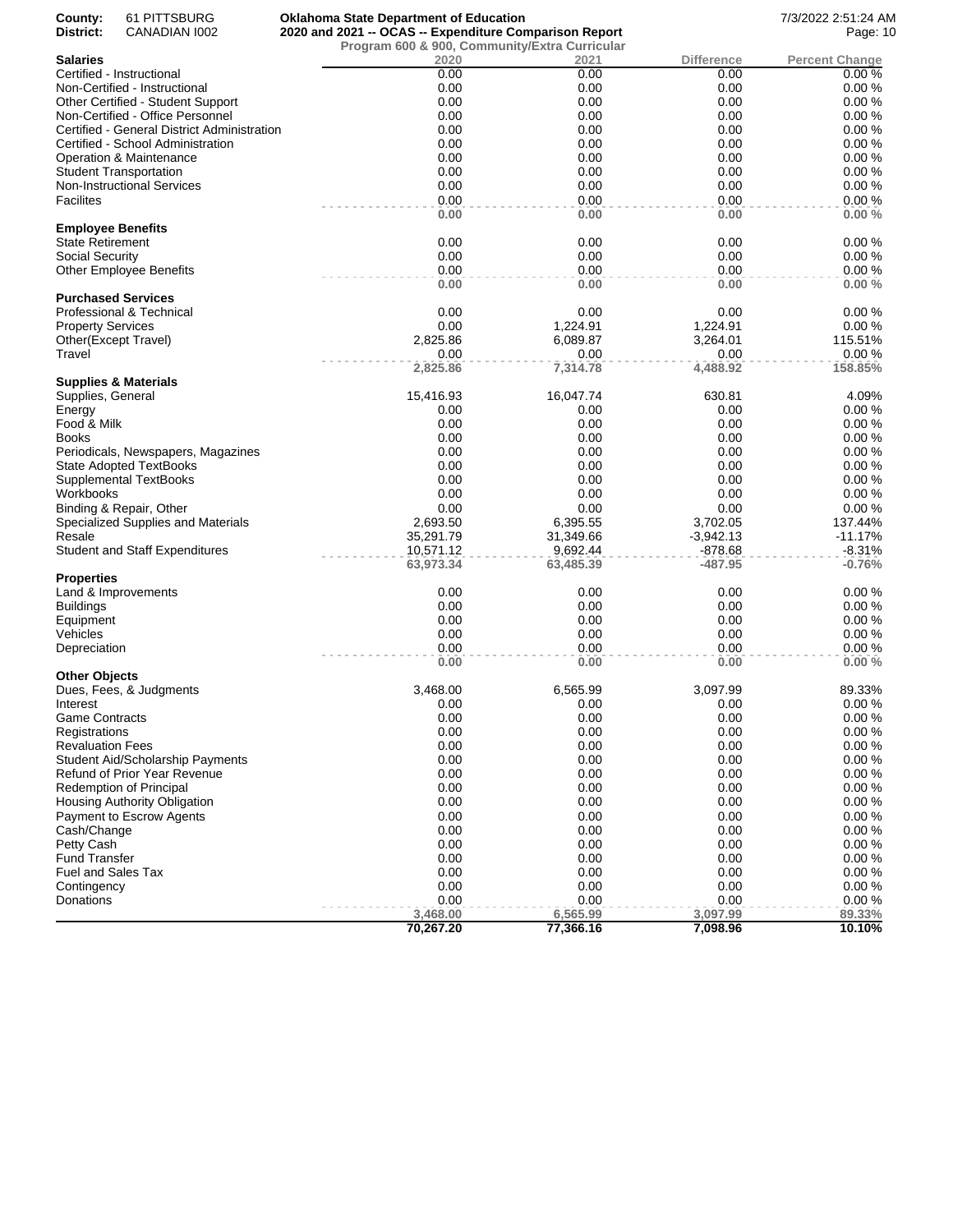| County:<br>61 PITTSBURG<br>District:<br>CANADIAN 1002                 | <b>Oklahoma State Department of Education</b><br>2020 and 2021 -- OCAS -- Expenditure Comparison Report |                       |                          | 7/3/2022 2:51:24 AM<br>Page: 11 |
|-----------------------------------------------------------------------|---------------------------------------------------------------------------------------------------------|-----------------------|--------------------------|---------------------------------|
|                                                                       | Program 800, Competitive Sports                                                                         |                       |                          |                                 |
| <b>Salaries</b>                                                       | 2020                                                                                                    | 2021                  | <b>Difference</b>        | <b>Percent Change</b>           |
| Certified - Instructional                                             | 69,139.94                                                                                               | 41,499.96             | $-27,639.98$             | $-39.98%$                       |
| Non-Certified - Instructional                                         | 13,500.00                                                                                               | 30,642.88             | 17,142.88                | 126.98%                         |
| Other Certified - Student Support<br>Non-Certified - Office Personnel | 0.00<br>5,923.56                                                                                        | 0.00<br>4,280.02      | 0.00<br>$-1,643.54$      | 0.00%<br>$-27.75%$              |
| Certified - General District Administration                           | 0.00                                                                                                    | 0.00                  | 0.00                     | 0.00%                           |
| Certified - School Administration                                     | 0.00                                                                                                    | 0.00                  | 0.00                     | 0.00%                           |
| Operation & Maintenance                                               | 0.00                                                                                                    | 0.00                  | 0.00                     | 0.00%                           |
| <b>Student Transportation</b>                                         | 0.00                                                                                                    | 150.00                | 150.00                   | 0.00%                           |
| <b>Non-Instructional Services</b>                                     | 0.00                                                                                                    | 0.00                  | 0.00                     | 0.00%                           |
| <b>Facilites</b>                                                      | 0.00                                                                                                    | 0.00                  | 0.00                     | 0.00%                           |
| <b>Employee Benefits</b>                                              | 88,563.50                                                                                               | 76,572.86             | $-11,990.64$             | $-13.54%$                       |
| State Retirement                                                      | 6,830.24                                                                                                | 4,753.82              | $-2,076.42$              | $-30.40%$                       |
| Social Security                                                       | 6,737.75                                                                                                | 5,857.95              | $-879.80$                | $-13.06%$                       |
| <b>Other Employee Benefits</b>                                        | 7,738.51                                                                                                | 236.95                | $-7,501.56$              | -96.94%                         |
|                                                                       | 21,306.50                                                                                               | 10,848.72             | -10,457.78               | $-49.08%$                       |
| <b>Purchased Services</b>                                             |                                                                                                         |                       |                          |                                 |
| Professional & Technical                                              | 9,995.00                                                                                                | 8,437.00              | $-1,558.00$              | $-15.59%$                       |
| <b>Property Services</b>                                              | 0.00                                                                                                    | 0.00                  | 0.00                     | 0.00%                           |
| Other(Except Travel)                                                  | 800.00                                                                                                  | 0.00                  | $-800.00$                | -100.00%                        |
| Travel                                                                | 0.00                                                                                                    | 440.00                | 440.00                   | 0.00%                           |
| <b>Supplies &amp; Materials</b>                                       | 10,795.00                                                                                               | 8,877.00              | $-1,918.00$              | $-17.77%$                       |
| Supplies, General                                                     | 25,224.21                                                                                               | 14,189.86             | $-11,034.35$             | $-43.75%$                       |
| Energy                                                                | 0.00                                                                                                    | 0.00                  | 0.00                     | 0.00%                           |
| Food & Milk                                                           | 0.00                                                                                                    | 0.00                  | 0.00                     | 0.00%                           |
| Books                                                                 | 0.00                                                                                                    | 0.00                  | 0.00                     | 0.00%                           |
| Periodicals, Newspapers, Magazines                                    | 0.00                                                                                                    | 0.00                  | 0.00                     | 0.00%                           |
| <b>State Adopted TextBooks</b>                                        | 0.00                                                                                                    | 0.00                  | 0.00                     | 0.00%                           |
| Supplemental TextBooks                                                | 0.00                                                                                                    | 0.00                  | 0.00                     | 0.00%                           |
| Workbooks                                                             | 0.00                                                                                                    | 0.00                  | 0.00                     | 0.00%                           |
| Binding & Repair, Other                                               | 0.00                                                                                                    | 0.00                  | 0.00                     | 0.00%                           |
| Specialized Supplies and Materials                                    | 20,610.15                                                                                               | 17,577.11             | $-3,033.04$              | $-14.72%$                       |
| Resale                                                                | 23,964.70                                                                                               | 2,794.87              | $-21,169.83$             | $-88.34%$                       |
| <b>Student and Staff Expenditures</b>                                 | 1,665.38<br>71,464.44                                                                                   | 5,341.53<br>39,903.37 | 3,676.15<br>$-31,561.07$ | 220.74%<br>$-44.16%$            |
| Properties                                                            |                                                                                                         |                       |                          |                                 |
| Land & Improvements                                                   | 0.00                                                                                                    | 0.00                  | 0.00                     | 0.00%                           |
| <b>Buildings</b>                                                      | 0.00                                                                                                    | 0.00                  | 0.00                     | 0.00%                           |
| Equipment                                                             | 0.00                                                                                                    | 0.00                  | 0.00                     | 0.00%                           |
| Vehicles                                                              | 0.00                                                                                                    | 0.00                  | 0.00                     | 0.00%                           |
| Depreciation                                                          | 0.00<br>0.00                                                                                            | 0.00<br>0.00          | 0.00<br>0.00             | 0.00%<br>0.00%                  |
| <b>Other Objects</b>                                                  |                                                                                                         |                       |                          |                                 |
| Dues, Fees, & Judgments                                               | 4,650.00                                                                                                | 7,991.57              | 3,341.57                 | 71.86%                          |
| Interest                                                              | 0.00                                                                                                    | 0.00                  | 0.00                     | 0.00%                           |
| Game Contracts                                                        | 7,131.00                                                                                                | 883.00                | $-6,248.00$              | -87.62%                         |
| Registrations                                                         | 0.00                                                                                                    | 0.00                  | 0.00                     | 0.00%                           |
| <b>Revaluation Fees</b>                                               | 0.00                                                                                                    | 0.00                  | 0.00                     | 0.00%                           |
| <b>Student Aid/Scholarship Payments</b>                               | 0.00                                                                                                    | 0.00                  | 0.00                     | 0.00%                           |
| Refund of Prior Year Revenue                                          | 0.00                                                                                                    | 0.00                  | 0.00                     | 0.00%                           |
| <b>Redemption of Principal</b>                                        | 0.00                                                                                                    | 0.00                  | 0.00                     | 0.00%                           |
| Housing Authority Obligation                                          | 0.00                                                                                                    | 0.00                  | 0.00                     | 0.00%                           |
| Payment to Escrow Agents                                              | 0.00                                                                                                    | 0.00                  | 0.00                     | 0.00%                           |
| Cash/Change                                                           | 0.00<br>0.00                                                                                            | 0.00<br>0.00          | 0.00<br>0.00             | 0.00%<br>0.00%                  |
| Petty Cash<br><b>Fund Transfer</b>                                    | 0.00                                                                                                    | 0.00                  | 0.00                     | 0.00%                           |
| Fuel and Sales Tax                                                    | 0.00                                                                                                    | 0.00                  | 0.00                     | 0.00%                           |
| Contingency                                                           | 0.00                                                                                                    | 0.00                  | 0.00                     | 0.00%                           |
| Donations                                                             | 0.00                                                                                                    | 0.00                  | 0.00                     | 0.00%                           |
|                                                                       | 11,781.00                                                                                               | 8,874.57              | $-2,906.43$              | $-24.67%$                       |
|                                                                       | 203,910.44                                                                                              | 145,076.52            | $-58,833.92$             | $-28.85%$                       |